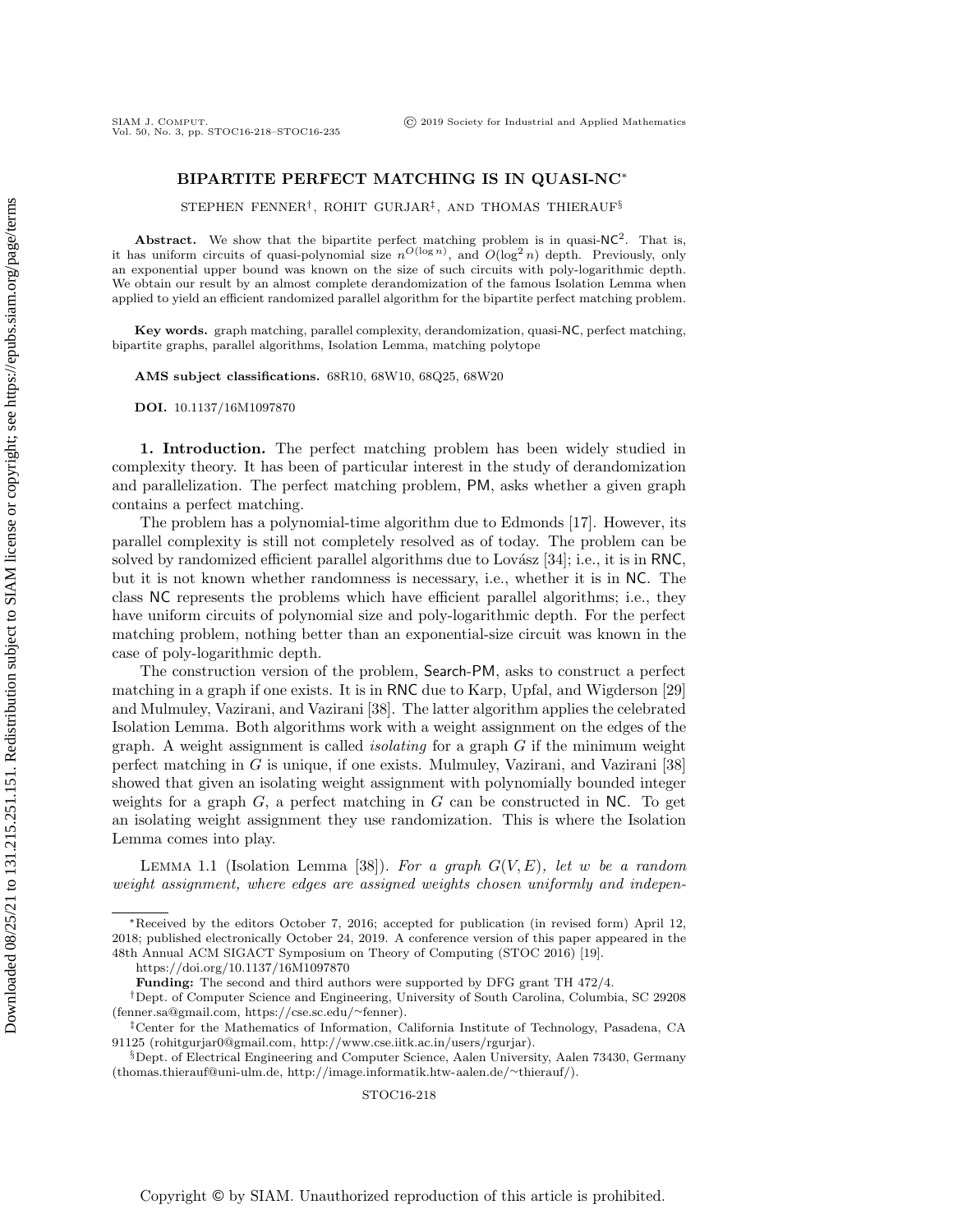dently at random from  $\{1, 2, \ldots, 2|E|\}$ . Then w is isolating with probability at least 1/2.

Also see [\[44,](#page-17-0) [18\]](#page-15-2) for alternate proofs and improved probability bounds. Derandomizing this lemma means constructing such a weight assignment deterministically in NC. This remains a challenging open question. A general version of this lemma, which considers a family of sets and requires a unique minimum weight set, has also been studied. The general version is related to the polynomial identity testing problem and circuit lower bounds [\[5\]](#page-15-3).

The Isolation Lemma has been derandomized for some special classes of graphs, e.g., planar bipartite graphs [\[14,](#page-15-4) [46\]](#page-17-1), strongly chordal graphs [\[13\]](#page-15-5), and graphs with a small number of perfect matchings [\[23,](#page-16-3) [3\]](#page-15-6). In this work, we take a significant step towards the derandomization of the Isolation Lemma for bipartite graphs. In [section 3,](#page-5-0) we construct an isolating weight assignment for these graphs with quasi-polynomially large weights. Previously, the only known deterministic construction was the trivial one that used exponentially large weights. As a consequence we get that for bipartite graphs, PM and Search-PM are in quasi- $NC^2$ . In particular, they can be solved by uniform Boolean circuits of depth  $O(\log^2 n)$  and size  $n^{O(\log n)}$  for graphs with n nodes. Note that the size is just one  $\log n$ -exponent away from polynomial size.

Our result also gives an RNC algorithm for PM in bipartite graphs which uses very few random bits. The original RNC algorithm of Lovász [\[34\]](#page-16-0) uses  $O(m \log n)$ random bits. This has been improved by Chari, Rohatgi, and Srinivasan [\[10\]](#page-15-7) to  $O(n \log(m/n))$  random bits. They actually construct an isolating weight assignment using this many random bits. To the best of our knowledge, the best upper bound today on the number of random bits is  $(n + n \log(m/n))$  by Chen and Kao [\[11\]](#page-15-8); that is, the improvement to [\[10\]](#page-15-7) was only in the multiplicative factor. In [section 4,](#page-10-0) we achieve an *exponential* step down to  $O(\log^2 n)$  random bits. Note that this is close to a complete derandomization which would be achieved when the number of random bits comes down to  $O(\log n)$ . This improves an earlier version of this work, where we had an RNC algorithm with  $O(\log^3 n)$  random bits.

Based on the first version of our paper, Goldwasser and Grossman [\[21\]](#page-16-4) observed that one can get an RNC algorithm for Search-PM which uses  $O(\log^4 n)$  random bits. With our improved decision algorithm, we obtain now an RNC algorithm for Search-PM which uses only  $O(\log^2 n)$  random bits. Later on, Goldwasser and Grossman also improved the number of random bits to  $O(\log^2 n)$  in a subsequent version of their paper [\[22\]](#page-16-5). Their RNC algorithm has an additional property: it is pseudodeterministic, i.e., it outputs the same perfect matching for almost all choices of random bits. Our algorithm does not have this property.

In [section 5](#page-13-0) we show that our approach also gives an alternate NC algorithm for Search-PM in bipartite planar graphs. This case already has known NC algorithms [\[37,](#page-16-6) [36,](#page-16-7) 14. Our algorithm is in  $NC^3$ , while the previous best known upper bound is  $NC^2$  [\[37,](#page-16-6) [14\]](#page-15-4).

We give a short outline of the main ideas of our approach. For any two perfect matchings of a graph  $G$ , the edges where they differ form disjoint cycles. For a cycle  $C$ , its circulation is defined to be the difference of weights of two perfect matchings which differ exactly on the edges of C. Datta, Kulkarni, and Roy [\[14\]](#page-15-4) showed that a weight assignment which ensures nonzero circulation for every cycle is isolating. It is not clear if there exists such a weight assignment with small weights. Instead, we use a weight function that has nonzero circulations only for *small* cycles. Then, we consider the subgraph  $G'$  of G which is the union of minimum weight perfect matchings in  $G$ .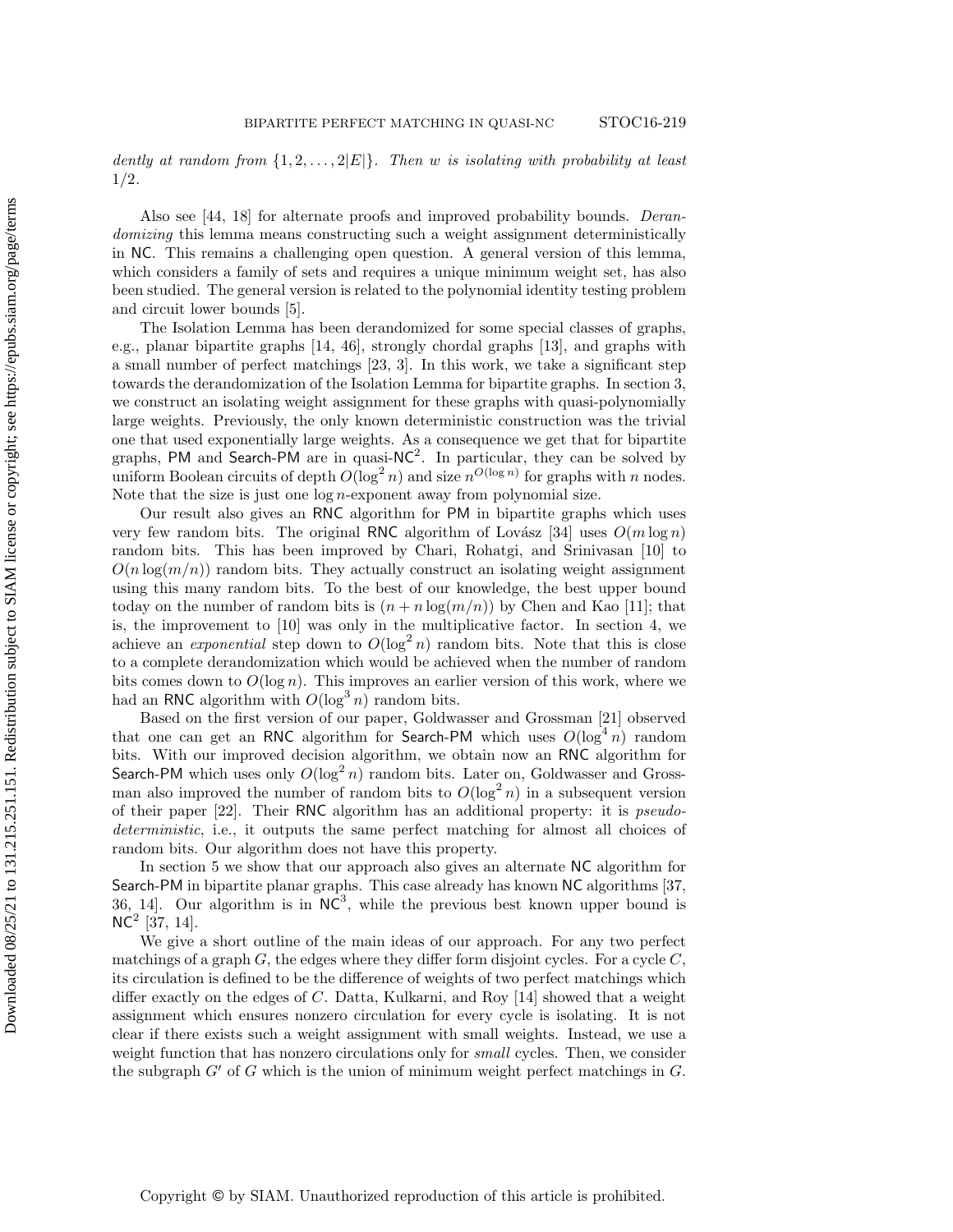In the bipartite case, graph  $G'$  is significantly smaller than the original graph  $G$ . In particular, we show that  $G'$  does not contain any cycle with a nonzero circulation. This means that  $G'$  does not contain any small cycles.

Next, we show that for a graph which has no cycles of length  $\lt r$ , the number of cycles of length  $\langle 2r \rangle$  is polynomially bounded. This motivates the following strategy which works in  $\log n$  rounds: in the *i*th round, assign weights that ensure nonzero circulations for all cycles with length  $\langle 2^i$ . Since the graph obtained after  $(i-1)$ th rounds has no cycles of length  $\langle 2^{i-1} \rangle$ , the number of cycles of length  $\langle 2^i \rangle$  is small. In  $\log n$  rounds, we get a unique minimum weight perfect matching.

Subsequent work. In one of the follow-up works, Gurjar and Thierauf [\[25\]](#page-16-8) showed that the linear matroid intersection problem is in quasi-NC. The problem is a generalization of bipartite matching. Given two matroids over the same ground set, the problem asks if there is a common base. In a subsequent work, Gurjar, Thierauf, and Vishnoi [\[26\]](#page-16-9) further generalized the derandomization of the Isolation Lemma to polytopes with totally unimodular faces. This class of polytopes, in particular, contains the bipartite perfect matching polytope and the common base polytope of two matroids. However, their result is not known to imply quasi-NC algorithms for any new class of problems.

Generalizing our work in another direction, Svensson and Tarnawski [\[43\]](#page-16-10) proved that the matching problem for general graphs is in quasi-NC. Benefitting from some of the ideas in this series of works, Anari and Vazirani [\[4\]](#page-15-9) gave an NC algorithm for Search-PM in planar graphs. This generalizes the NC bound for Search-PM in bipartite planar graphs [\[37,](#page-16-6) [36,](#page-16-7) [14\]](#page-15-4). In an independent work, Sankowski [\[41\]](#page-16-11) also gives the same result.

In a related work, Kallampally and Tewari [\[27\]](#page-16-12) used techniques similar to the current work to construct an isolating weight assignment for paths in a directed graph, where they study the NL versus UL question.

## 2. Preliminaries.

**2.1.** Matchings and complexity. By  $G(V, E)$  we denote a graph with vertex set  $V$  and edge set  $E$ . Throughout the paper, we use  $n$  and  $m$  to denote the cardinality of these sets, i.e.,  $|V| = n$  and  $|E| = m$ .

We consider only undirected graphs in this paper. For a vertex  $v \in V$ , let  $\delta(v) \subseteq E$ denote the edges incident on v. A graph is *bipartite* if there exists a partition  $V = L \cup R$ of the vertices such that all edges are between vertices of L and R.

In a graph  $G(V, E)$ , a matching  $M \subseteq E$  is a subset of edges with no two edges sharing an endpoint. A matching which covers every vertex is called a perfect matching. For any weight assignment  $w: E \to \mathbb{Z}$  on the edges of a graph, the weight of a matching M is defined to be the sum of weights of all the edges in  $M$ , i.e.,  $w(M) = \sum_{e \in M} w(e).$ 

A weight function  $w$  is called *isolating for*  $G$  if there is a unique perfect matching of minimum weight in  $G$ .

The *perfect matching problem* PM is to decide whether a given graph has a perfect matching. Its construction version Search-PM is to compute a perfect matching of a given graph, or to determine that no perfect matching exists. A bipartite graph  $G(V, E)$  with vertex partition  $V = L \cup R$  can have a perfect matching only when  $|L| = |R| = n/2$ . Hence, when we consider bipartite graphs, we will always assume such a partition.

Analogous to  $NC^k$ , Barrington [\[6\]](#page-15-10) defined the class quasi-N $C^k$  as the class of prob-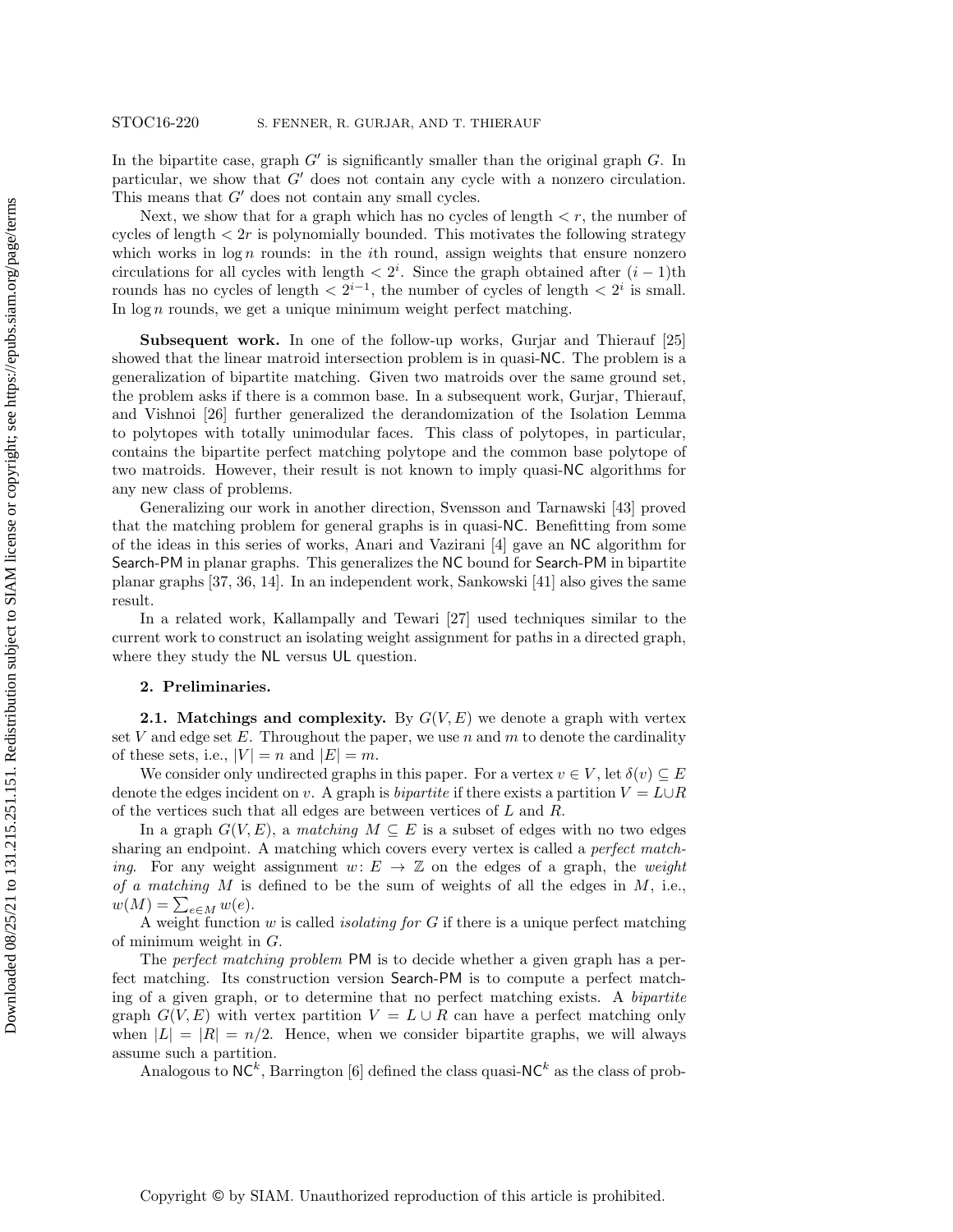lems which have uniform Boolean circuits of quasi-polynomial size  $2^{\log^{O(1)} n}$  and polylogarithmic depth  $O(\log^k n)$ . Here, by uniform circuits we mean quasi-polynomial time uniform circuits. The class quasi-NC is the union of classes quasi-NC<sup>k</sup> over all  $k > 0$ .

<span id="page-3-1"></span>2.2. An RNC algorithm for Search-PM. Let us first recall the RNC algorithm of Mulmuley, Vazirani, and Vazirani [\[38\]](#page-16-2) for the construction of a perfect matching (Search-PM). Though the algorithm works for any graph, we will only consider bipartite graphs here.

Let G be a bipartite graph with vertex partitions  $L = \{u_1, u_2, \ldots, u_{n/2}\}\$ and  $R = \{v_1, v_2, \ldots, v_{n/2}\},$  and weight function w. Consider the following  $n/2 \times n/2$ matrix  $A$  associated with  $G$ :

<span id="page-3-0"></span>
$$
A(i,j) = \begin{cases} 2^{w(e)} & \text{if } e = (u_i, v_j) \in E, \\ 0 & \text{otherwise.} \end{cases}
$$

The algorithm in [\[38\]](#page-16-2) computes the determinant of A. An easy argument shows that this determinant is the signed sum over all perfect matchings in  $G$ :

(1) 
$$
\det(A) = \sum_{\pi \in S_{n/2}} \text{sgn}(\pi) \prod_{i=1}^{n/2} A(i, \pi(i))
$$

(2) 
$$
= \sum_{M \text{ pm in } G} \text{sgn}(M) 2^{w(M)}.
$$

Equation [\(2\)](#page-3-0) holds because the product  $\prod_{i=1}^{n/2} A(i, \pi(i))$  is nonzero if and only if the permutation  $\pi$  corresponds to a perfect matching. Here sgn(M) is the sign of the corresponding permutation. If the graph  $G$  does not have a perfect matching, then clearly  $\det(A) = 0$ . However, even when the graph has perfect matchings, there can be cancellations due to  $sgn(M)$ , and  $det(A)$  may become zero. To avoid such cancellations, one needs to design the weight function  $w$  cleverly. In particular, if G has a perfect matching and w is isolating, then  $\det(A) \neq 0$ . This is because the term  $2^{w(M)}$  corresponding to the minimum weight perfect matching cannot be canceled with other terms, which are strictly higher powers of 2.

Given an isolating weight assignment for  $G$ , one can easily construct the minimum weight perfect matching in NC. Let  $M^*$  be the unique minimum weight perfect matching in G. First we find out  $w(M^*)$  by looking at the highest power of 2 dividing  $\det(A)$ . Then for every edge  $e \in E$ , compute the determinant of the matrix  $A_e$  associated with  $G - e$ . If the highest power of 2 that divides det( $A_e$ ) is larger than  $2^{w(M^*)}$ , then  $e \in M^*$ . Doing this in parallel for each edge, we can find all the edges in  $M^*$ .

As already explained in the introduction, the Isolation Lemma delivers the isolating weight assignment with high probability. Moreover, the weights chosen by the Isolation Lemma are polynomially bounded. Therefore, the entries in the matrix A have polynomially many bits. This suffices to compute the determinant in  $NC^2$  [\[8,](#page-15-11) [12\]](#page-15-12). Hence, the construction is also in  $NC^2$ . Altogether, this yields an RNC algorithm for Search-PM.

2.3. The matching polytope. Matchings are also one of the well-studied objects in polyhedral combinatorics. Matchings have an associated polytope, called the perfect matching polytope. We use some properties of this polytope to construct an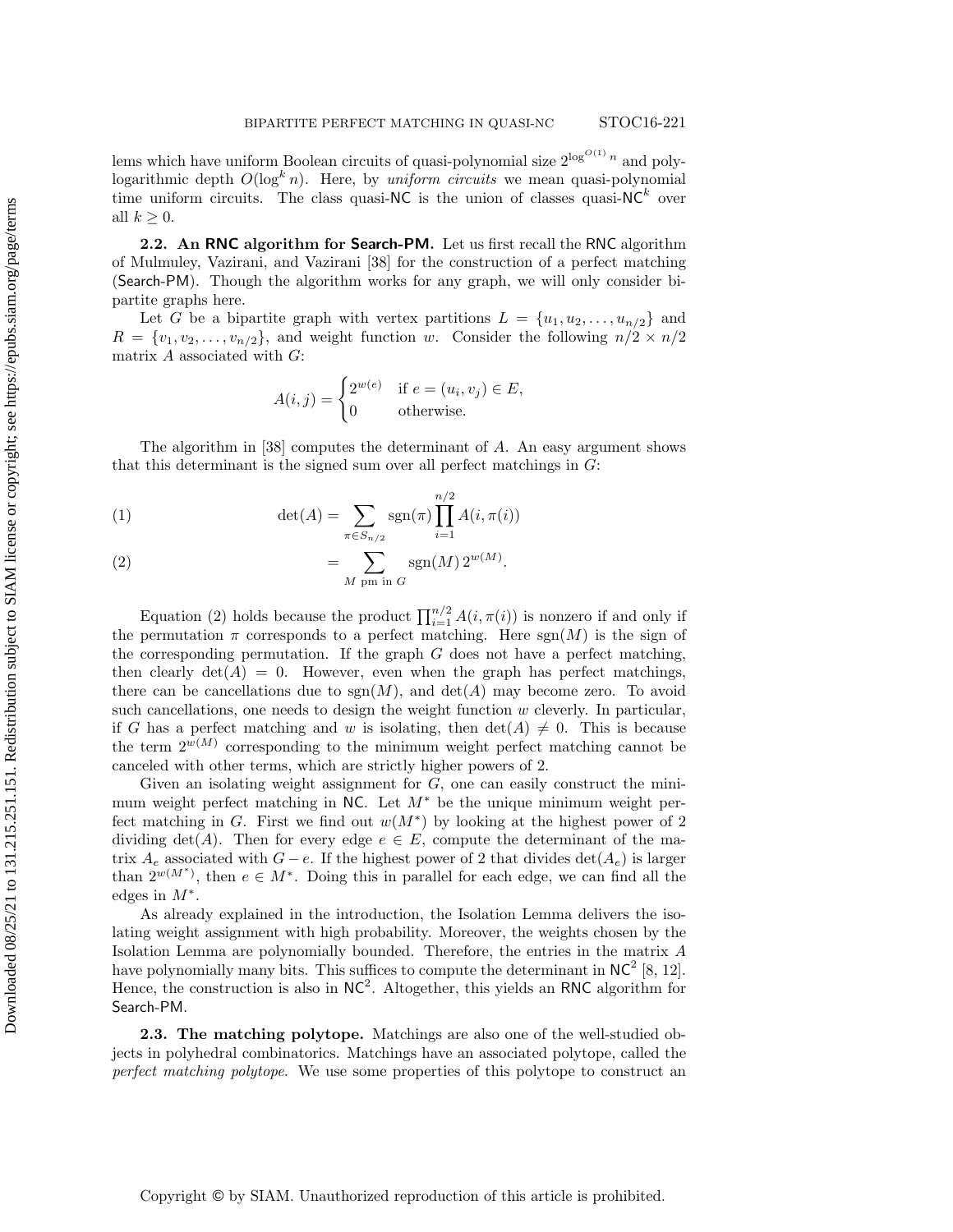isolating weight assignment. The perfect matching polytope also forms the basis of one of the NC algorithms for bipartite planar matching [\[36\]](#page-16-7).

The perfect matching polytope  $PM(G)$  of a graph  $G(V, E)$  with  $|E| = m$  edges is a polytope in the (real) edge space, i.e.,  $PM(G) \subseteq \mathbb{R}^m$ . For any perfect matching M of G, consider its incidence vector  $x^M = (x_e^M)_{e \in E} \in \mathbb{R}^m$  given by

$$
x_e^M = \begin{cases} 1 & \text{if } e \in M, \\ 0 & \text{otherwise.} \end{cases}
$$

This vector is referred to as a *perfect matching point* for any perfect matching M. The perfect matching polytope of a graph  $G$  is defined to be the convex hull of all its perfect matching points:

$$
PM(G) = \text{conv}\{ \mathbf{x}^M \mid M \text{ is a perfect matching in } G \}.
$$

Any weight function  $w: E \to \mathbb{R}$  on the edges of a graph G can be naturally extended to  $\mathbb{R}^m$  as follows: for any  $\boldsymbol{x} = (x_e)_{e \in E} \in \mathbb{R}^m$ , define

$$
w(\boldsymbol{x}) = \sum_{e \in E} w(e) \, x_e.
$$

Clearly, for any perfect matching M, we have  $w(M) = w(x^M)$ . In particular, let  $M^*$ be a perfect matching in  $G$  of minimum weight. Then

<span id="page-4-0"></span>
$$
w(M^*) = \min\{w(\boldsymbol{x}) \mid \boldsymbol{x} \in \text{PM}(G)\}.
$$

The following lemma gives a simple, well-known description of the perfect matching polytope of a bipartite graph G; see, for example, [\[35\]](#page-16-13). Recall that  $\delta(v)$  denotes the set of edges incident on vertex v.

<span id="page-4-1"></span>LEMMA 2.1. Let  $G(V, E)$  be a bipartite graph and  $\boldsymbol{x} = (x_e)_{e \in E} \in \mathbb{R}^m$ . Then  $x \in PM(G)$  if and only if

(3) 
$$
\sum_{e \in \delta(v)} x_e = 1, \qquad v \in V,
$$

$$
(4) \t x_e \ge 0, \t e \in E.
$$

It is easy to see that any perfect matching point will satisfy these two conditions. In fact, all perfect matching points are vertices of this polytope. The nontrivial part is to show that any point satisfying these two conditions is in the perfect matching polytope (see [\[35,](#page-16-13) Chapter 7]). For general graphs, the polytope described by [\(3\)](#page-4-0) and [\(4\)](#page-4-0) can have vertices which are not perfect matchings. Thus, the description does not capture the perfect matching polytope for general graphs. One has to add exponentially many *odd cut constraints* (see [\[35,](#page-16-13) Chapter 7]).

**2.4. Nice cycles and circulation.** Let  $G(V, E)$  be a graph with a perfect matching. A cycle C in G is a nice cycle if after removing the vertices of C the graph still has a perfect matching. In other words, a nice cycle can be obtained from the symmetric difference of two perfect matchings. Note that a nice cycle is always an even cycle.

For a weight assignment w on the edges, the *circulation*  $c_w(C)$  of an even length cycle  $C = (v_1, v_2, \ldots, v_k)$  is defined as the alternating sum of the edge weights of C:

$$
c_w(C) = |w(v_1, v_2) - w(v_2, v_3) + w(v_3, v_4) - \cdots - w(v_k, v_1)|.
$$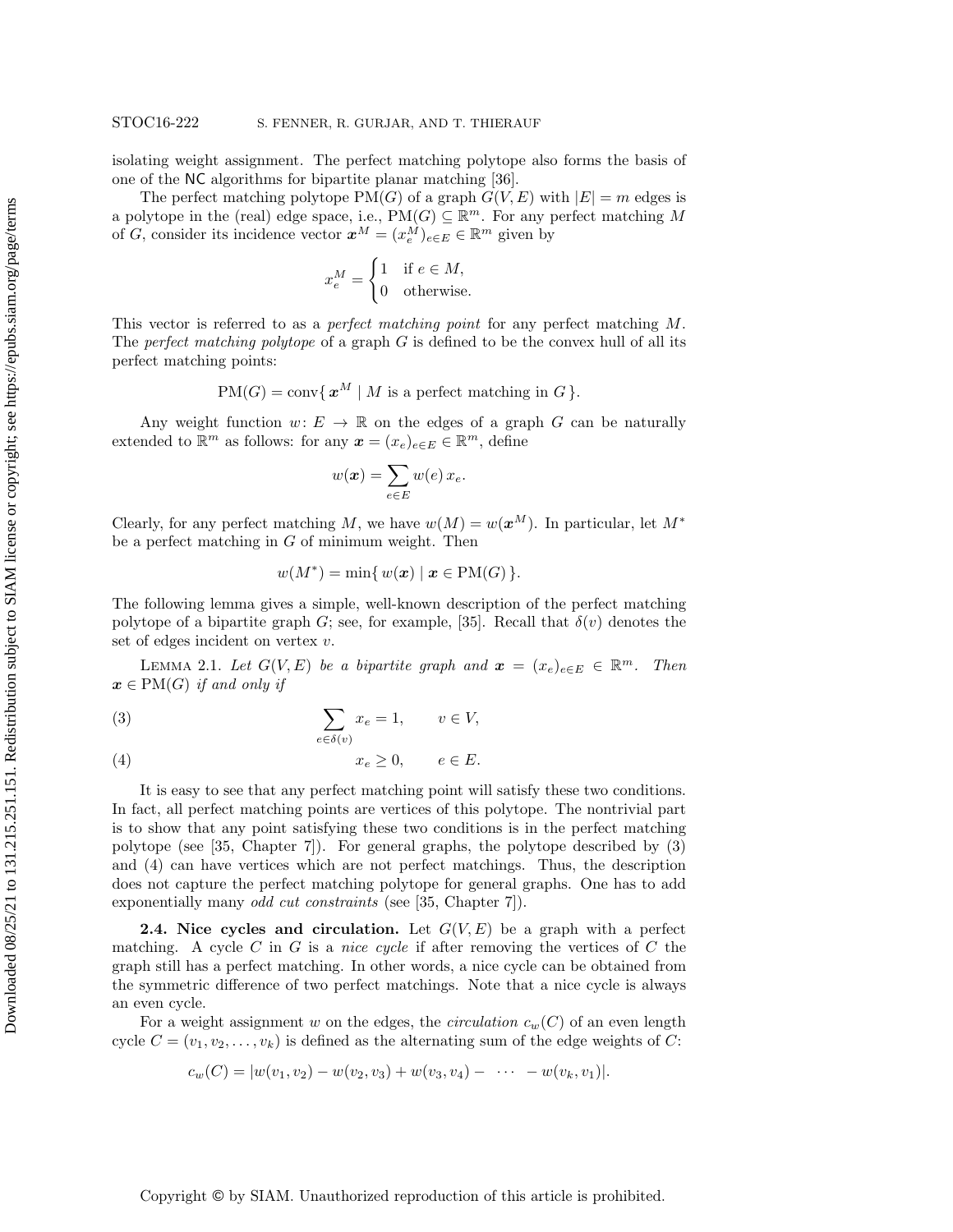The definition is independent of the edge we start with because we take the absolute value of the alternating sum.

The circulation of nice cycles was one crucial ingredient of the isolation in bipartite planar graphs given by Datta, Kulkarni, and Roy [\[14\]](#page-15-4).

<span id="page-5-1"></span>LEMMA 2.2 ([\[14\]](#page-15-4)). Let G be a graph with a perfect matching, and let w be a weight function such that all nice cycles in G have nonzero circulation. Then the minimum perfect matching is unique. That is, w is isolating.

*Proof.* Assume that there are two perfect matchings  $M_1, M_2$  of minimum weight in G. Their symmetric difference  $M_1 \triangle M_2$  consists of nice cycles. Let C be a nice cycle in  $M_1 \triangle M_2$ . By the assumption of the lemma, we have  $c_w(C) \neq 0$ . Hence, one can decrease the weight of either  $M_1$  or  $M_2$  by altering it on C. As  $M_1$  and  $M_2$  are minimal, we get a contradiction.  $\Box$ 

We will construct an isolating weight function for bipartite graphs. However, our weight function will not necessarily have nonzero circulation on all nice cycles. We start out with a weight assignment which ensures nonzero circulations for a small set of cycles in a black-box way, i.e., without being able to compute the set efficiently. The following lemma describes a standard trick for this (see [\[20,](#page-16-14) [10\]](#page-15-7)).

<span id="page-5-2"></span>LEMMA 2.3. Let  $G$  be a graph with n nodes. Then, for any number  $s$ , one can construct a set of  $O(n^2s)$  weight functions with weights bounded by  $O(n^2s)$ , such that for any set of s cycles, one of the weight functions gives nonzero circulation to each of the s cycles.

*Proof.* Let us first assign exponentially large weights. Let  $e_1, e_2, \ldots, e_m$  be some enumeration of the edges of G. Define a weight function w by  $w(e_i) = 2^{i-1}$  for  $i = 1, 2, \ldots, m$ . Then clearly every cycle has a nonzero circulation. However, we want to achieve this with small weights.

We consider the weight assignment modulo small numbers, i.e., the weight functions  $\{w \mod j \mid 2 \leq j \leq t\}$  for some appropriately chosen t. We want to show that for any fixed set of s cycles  $\{C_1, C_2, \ldots, C_s\}$ , one of these assignments will work when  $t$  is chosen large enough. That is, we want

$$
\exists j \leq t \quad \forall i \leq s : c_{w \bmod j}(C_i) \neq 0.
$$

This will be true provided

$$
\exists j \leq t : \prod_{i=1}^{s} c_w(C_i) \not\equiv 0 \pmod{j}.
$$

In other words,

$$
\operatorname{lcm}(2,3,\ldots,t) \nmid \prod_{i=1}^s c_w(C_i).
$$

This can be achieved by setting  $\text{lcm}(2,3,\ldots,t) > \prod_{i=1}^{s} c_w(C_i)$ . Since  $c_w(C_i) \leq 2^{n^2}$ , we have  $\prod_{i=1}^{s} c_w(C_i) \leq 2^{n^2 s}$ . Furthermore, we have  $lcm(2, 3, ..., t) > 2^t$  for  $t \geq 7$ (see [\[39\]](#page-16-15)). Thus choosing  $t = n^2 s$  suffices. Clearly, the weights are bounded by  $t = n^2 s$ .  $\Box$ 

<span id="page-5-0"></span>3. Isolation in bipartite graphs. In this section we present our main result an almost efficient parallel algorithm for the perfect matching problem.

<span id="page-5-3"></span>THEOREM 3.1. For bipartite graphs, PM and Search-PM are in quasi-NC<sup>2</sup>.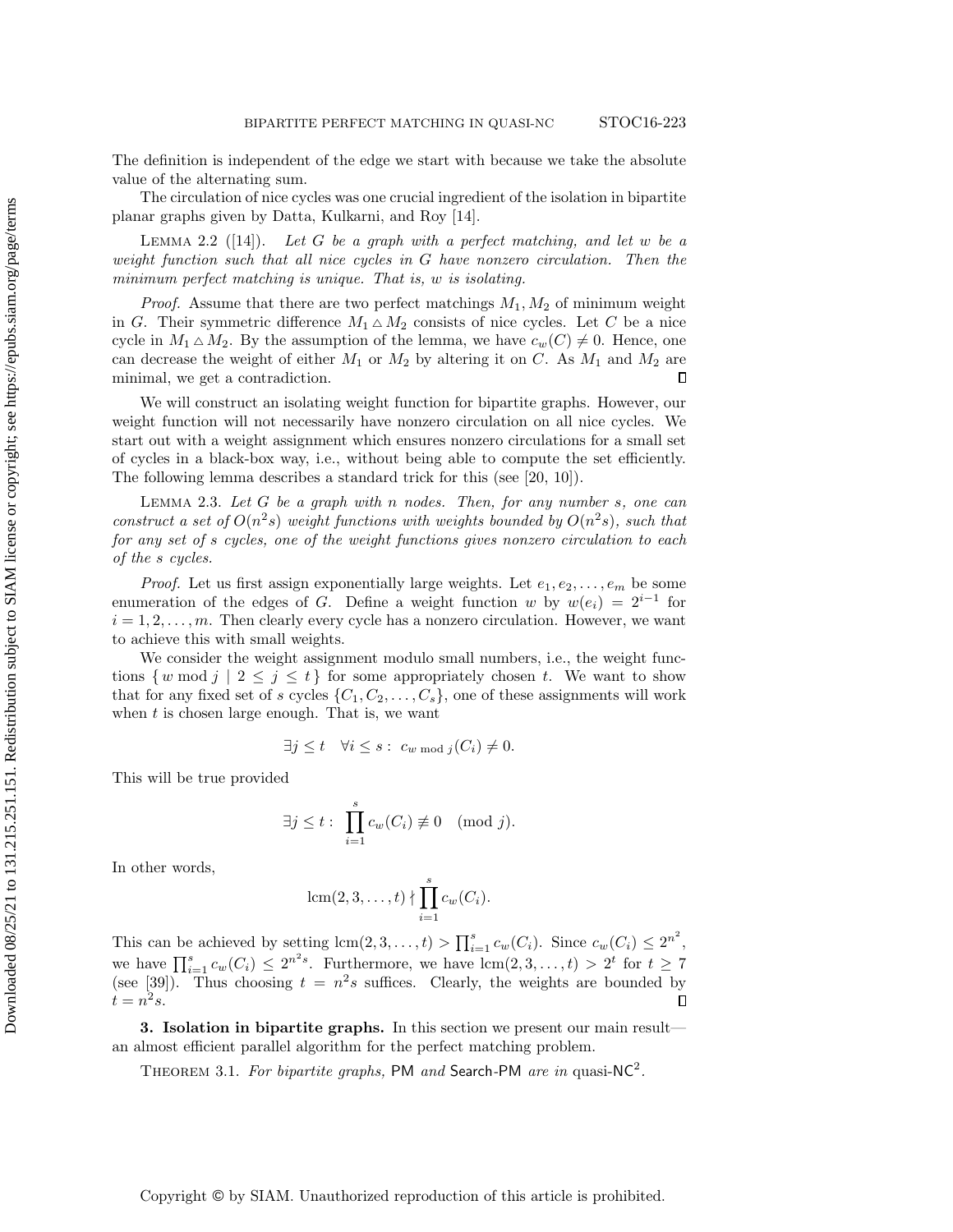Let  $G(V, E)$  be the given bipartite graph. In the following discussion, we will assume that G has perfect matchings. Our major challenge is to isolate one of the perfect matchings in  $G$  by an appropriate weight function. As we will see later, if  $G$ does not have any perfect matchings, then our algorithm will detect this.

Our starting point is [Lemma 2.2,](#page-5-1) which requires nonzero circulations for all nice cycles. Recall from [subsection 2.2](#page-3-1) that the construction algorithm requires the weights to be polynomially bounded. As the number of nice cycles can be exponential in the number of nodes, even the existence of such a weight assignment is not immediately clear. Nonetheless, Datta, Kulkarni, and Roy [\[14\]](#page-15-4) give a construction of such a weight assignment for bipartite planar graphs. For general bipartite graphs, this is still an open question.

We start with a weight function which gives nonzero circulation only to *small* cycles (not necessarily nice cycles), say of length 4. There are  $\leq n^4$  many such cycles, i.e., polynomially many. [Lemma 2.3](#page-5-2) describes a way to find such weights. The cost of this weight assignment is proportional to the number of small cycles. Further, it is a black-box construction in the sense that one does not need to know the set of cycles. It just gives a set of weight assignments such that at least one of them has the desired property.

3.1. The union of minimum weight perfect matchings. Let us assign a weight function for bipartite graph  $G$  which gives nonzero circulation to a small set of cycles in G. Consider a new graph  $G_1$  obtained by the union of minimum weight perfect matchings in  $G$ . Our hope is that  $G_1$  is significantly smaller than the original graph G. Note that it is not clear if one can efficiently construct  $G_1$  from G. This is because the determinant of the bi-adjacency matrix with weights in [\(1\)](#page-3-0) from [subsec](#page-3-1)[tion 2.2](#page-3-1) can still be zero. As we will see, we do not need to construct  $G_1$ ; it is just used in the argument. Our final weight assignment will be completely black-box in this sense.

Our next lemma is the main reason why our technique is restricted to bipartite graphs. It shows that the graph  $G_1$  constructed from the minimum weight perfect matchings in G contains no other perfect matchings than these. This lemma was independently proven by Vishwanathan [\[48\]](#page-17-2). In [Figure 1,](#page-7-0) we give an example showing that this does not hold in general graphs.

<span id="page-6-0"></span>LEMMA 3.2. Let  $G(V, E)$  be a bipartite graph with weight function w. Let  $E_1$ be the union of all minimum weight perfect matchings in G. Then every perfect matching in the graph  $G_1(V, E_1)$  has the same weight—the minimum weight of any perfect matching in G.

*Proof.* Consider the description of the perfect matching polytope  $PM(G)$  given in [Lemma 2.1.](#page-4-1) As the weight function is linear, the points of minimum weight form a face F in  $PM(G)$ . A face of a polytope is obtained by replacing some of the inequalities in the polytope description by equalities. The only inequalities of the perfect matching polytope for bipartite graphs are of the form [\(4\)](#page-4-0):  $x_e \geq 0$ . Thus, for the face F there exists a set  $S \subseteq E$  such that for any  $\mathbf{x} = (x_e)_{e \in E}$ , we have  $\mathbf{x} \in F$  if and only if

<span id="page-6-1"></span>(5) 
$$
\sum_{e \in \delta(v)} x_e = 1, \qquad v \in V,
$$

$$
(6) \t x_e \ge 0, \t e \in E - S,
$$

$$
(7) \t\t x_e = 0, \t e \in S.
$$

For  $e \in S$ , the equality  $x_e = 0$  means that edge e does not participate in any

Copyright © by SIAM. Unauthorized reproduction of this article is prohibited.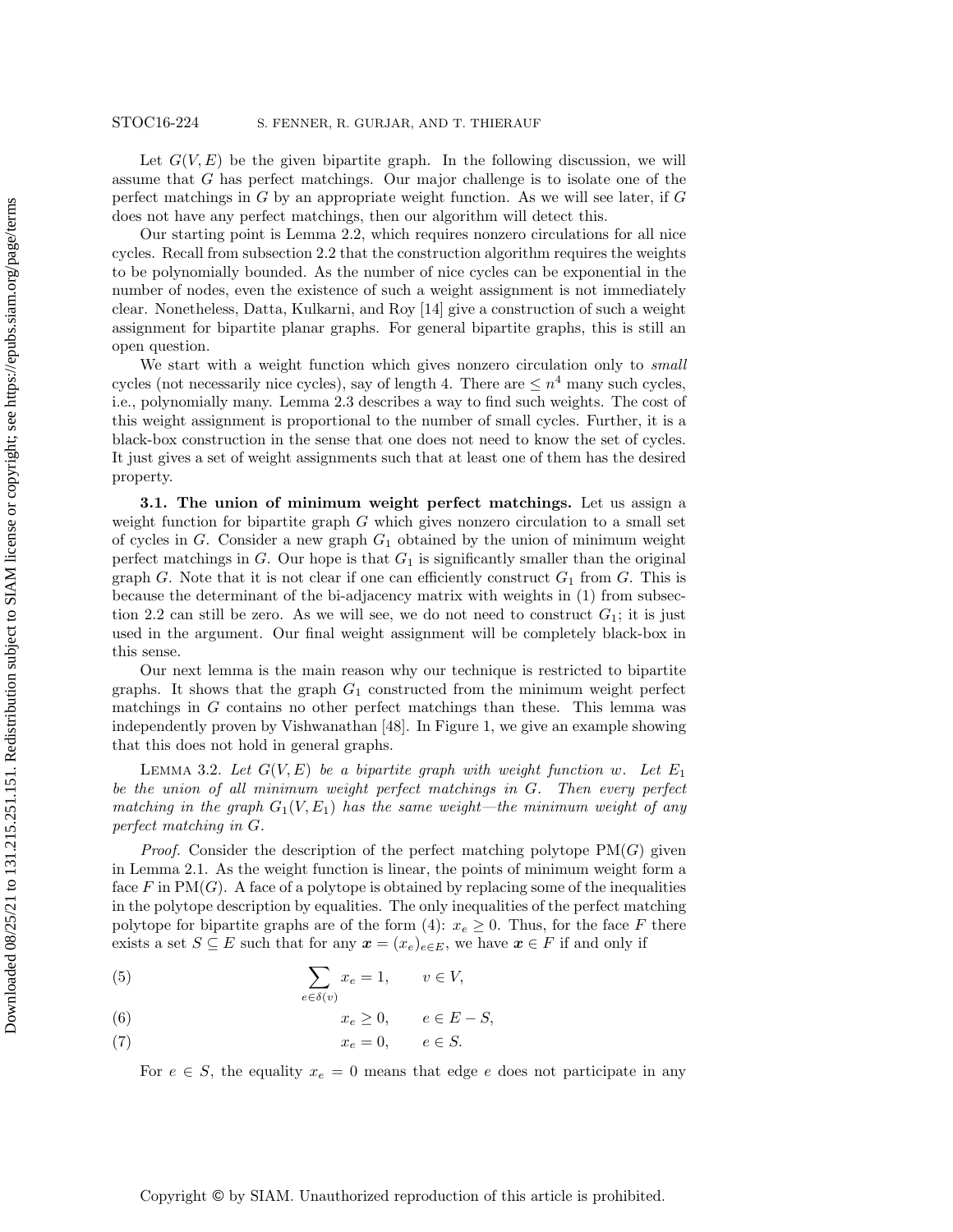

<span id="page-7-0"></span>Fig. 1. A nonbipartite weighted graph where every edge is contained in a minimum perfect matching of weight 1. However, the graph also has a perfect matching of weight 3. That is, Lemma [3.2](#page-6-0) does not hold for nonbipartite graphs.

minimal perfect matching of G. Therefore, we have  $G_1 = G - S$ . The perfect matching polytope PM( $G - S$ ) is given by [\(5\)](#page-6-1) and [\(6\)](#page-6-1). Hence, face F is the perfect matching polytope of graph  $G - S$ , i.e.,  $F = PM(G - S) = PM(G<sub>1</sub>)$ . Since all points in F have the same weight, it follows that all perfect matchings in  $G_1$  have the same weight. Therefore, the minimum weight perfect matchings of G are precisely the perfect matchings in  $G_1$ .  $\Box$ 

Next, we show that  $G_1$  is significantly smaller than G. As all the perfect matchings in  $G_1$  have the same weight, every nice cycle in  $G_1$  has zero circulation. However, we need a stronger statement, which the following lemma proves: every cycle in  $G_1$ has zero circulation. It is true because one can show that all cycles are in the linear span of nice cycles. In the lemma below, we give a proof using the perfect matching polytope. Note that by definition, every edge of  $G_1$  belongs to some perfect matching.

<span id="page-7-1"></span>LEMMA 3.3. Let  $H(V, E)$  be a bipartite graph where every edge belongs to some perfect matching. Let w be a weight function such that every perfect matching in H has the same weight. Then for each cycle C in H, we have  $c_w(C) = 0$ .

*Proof.* Let the weight of each perfect matching be q. Any point  $x$  in the perfect matching polytope  $PM(H)$  is a convex combination of perfect matchings. Therefore, we also have  $w(x) = q$ .

Let  $x_1, x_2, \ldots, x_t$  be all the perfect matching points of H, that is, the corners of PM(H). Consider the average point  $x \in PM(H)$  of the matching points,

$$
x=\frac{x_1+x_2+\cdots+x_t}{t}.
$$

Since each edge participates in a perfect matching, every coordinate of  $x = (x_e)_{e \in E}$  is nonzero; in fact,  $x_e \geq 1/t$ . Now consider a cycle C in H with edges  $(e_1, e_2, \ldots, e_p)$  in cyclic order. We show that when we move from point  $x$  along the cycle  $C$ , we remain inside  $PM(H)$ . This technique of moving along the cycle has been used by Mahajan and Varadarajan [\[36\]](#page-16-7). To elaborate, we define a new point  $y = (y_e)_{e \in E}$  as follows. For  $e \in E$  and  $\varepsilon = 1/t$ , let

$$
y_e = \begin{cases} x_e + (-1)^i \varepsilon & \text{if } e = e_i \text{ for some } 1 \le i \le p, \\ x_e & \text{otherwise,} \end{cases}
$$

By the choice of  $\varepsilon$ , we have  $y_e \ge 0$  for all  $e \in E$ . Observe that y also satisfies [\(3\)](#page-4-0) and, therefore, by [Lemma 2.1,](#page-4-1) also lies in the perfect matching polytope  $PM(H)$ . Hence,  $w(\boldsymbol{y}) = q.$ 

Consider the vector  $x - y$ . We have  $w(x - y) = w(x) - w(y) = q - q = 0$ . The coordinates of  $x - y$  are nonzero only on cycle C, where its entries are alternating  $\varepsilon$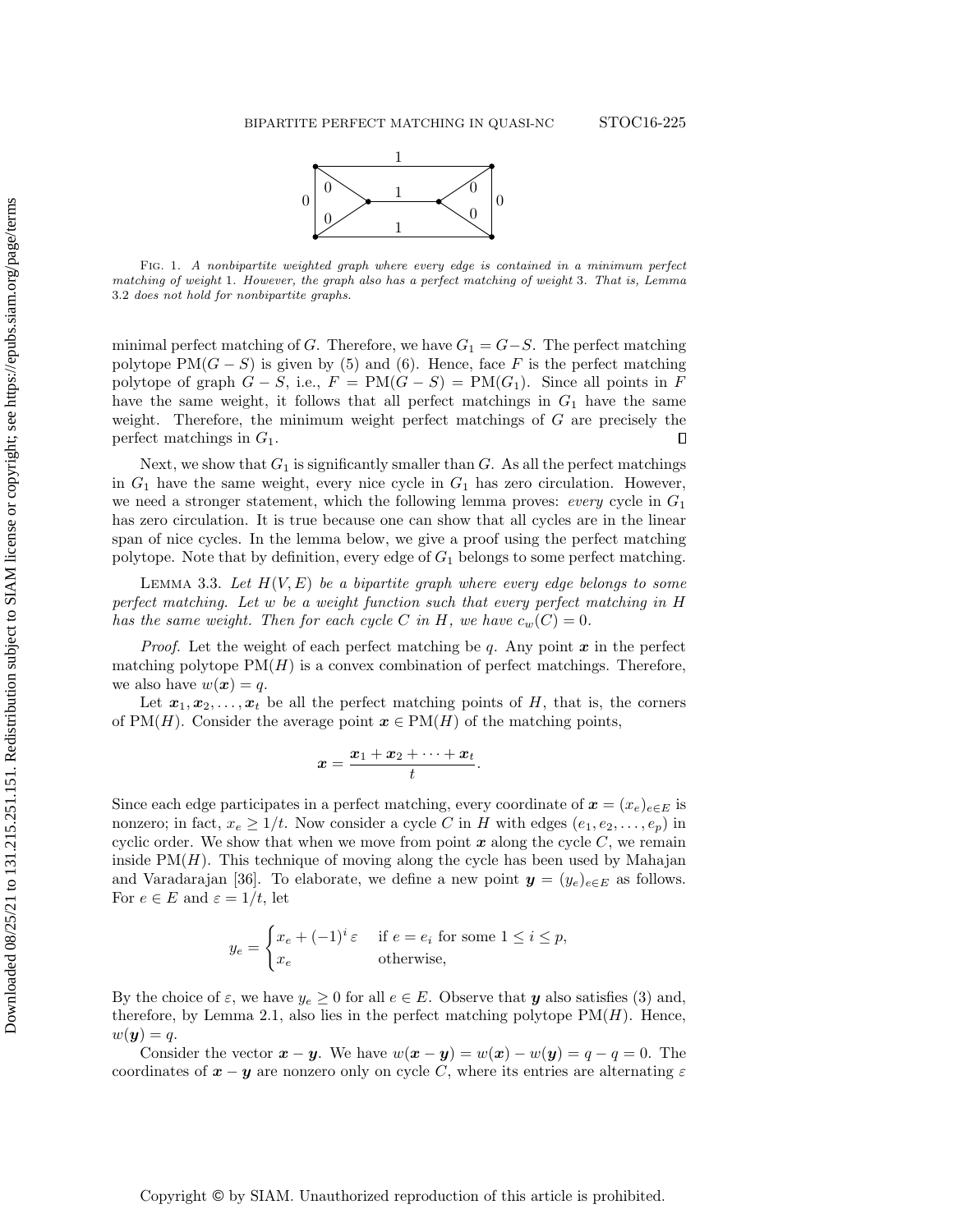and  $-\varepsilon$ . Hence,

$$
w(\boldsymbol{x} - \boldsymbol{y}) = \varepsilon \cdot c_w(C) = 0.
$$

We conclude that  $c_w(C) = 0$ .

After the first version of this paper, Rao, Shpilka, and Wigderson (see [\[22,](#page-16-5) Lemma 2.4]) came up with an alternate proof of [Lemma 3.3,](#page-7-1) which is based on Hall's theorem instead of the matching polytope.

We apply [Lemma 3.3](#page-7-1) to graph  $G_1$ . Recall that we chose the weight function such that all small cycles in G have a nonzero circulation. From [Lemma 3.3](#page-7-1) we conclude that  $G_1$  contains no small cycles.

COROLLARY 3.4. Let  $G(V, E)$  be a bipartite graph with weight function w, and let C be a cycle in G such that  $c_w(C) \neq 0$ . Let  $E_1$  be the union of all minimum weight perfect matchings in G. Then graph  $G_1(V, E_1)$  does not contain cycle C.

Now, we want to repeat this procedure with graph  $G_1$  with a new weight function. However, in  $G_1$ , there are no more small cycles. Hence, we look at slightly larger cycles. We argue that their number remains polynomially bounded.

Teo and Koh [\[45\]](#page-17-3) showed that the number of shortest cycles in a graph with  $m$ edges is bounded by  $m^2$ . In the following lemma, we extend their argument and give a bound on the number of cycles that have length at most twice the length of shortest cycles.

<span id="page-8-1"></span>LEMMA 3.5. Let H be a graph with n nodes that has no cycles of length  $\leq r$  for some even  $r \geq 4$ . Then H has at most  $n^4$  cycles of length  $\leq 2r$ .

*Proof.* Let  $C = (v_0, v_1, \ldots, v_{\ell-1})$  be a cycle of length  $\ell \leq 2r$  in G. Let  $f = \ell/4$ . We successively choose four nodes on C with distance at most  $f \mid \leq r/2$  and associate them with C. We start with  $u_0 = v_0$  and define  $u_i = v_{[if]}$  for  $i = 1, 2, 3$ . Note that the distance between  $u_3$  and  $u_0$  is also at most  $f$ . Since we could choose any node of C as starting point  $u_0$ , the four nodes  $(u_0, u_1, u_2, u_3)$  associated with C are not uniquely defined. However, they uniquely describe C.

CLAIM 3.6. Cycle C is the only cycle in H of length  $\leq 2r$  that is associated with  $(u_0, u_1, u_2, u_3).$ 

*Proof.* Suppose  $C' \neq C$  would be another such cycle. Let  $p \neq p'$  be paths of C and  $C'$ , respectively, that connect the same u-nodes. Note that  $p$  and  $p'$  create a cycle in  $H$  of length at most

<span id="page-8-0"></span>
$$
|p| + |p'| \ \leq \ \frac{r}{2} + \frac{r}{2} \ \leq \ r,
$$

which is a contradiction. This proves the claim.

There are at most  $n^4$  ways to choose 4 nodes and their order. By [Claim 3.6,](#page-8-0) this gives a bound on the number of cycles of length  $\leq 2r$ . П

[Lemma 3.5](#page-8-1) suggests the following strategy for continuing from  $G_1$ : in each successive round, we double the length of the cycles and adapt the weight function to give nonzero circulations to these slightly longer cycles. By [Lemma 3.3,](#page-7-1) we have that any cycle with nonzero circulation disappears from the new graph obtained by taking only the minimum perfect matchings from the previous graph. Thus in  $log n$  rounds we reach a graph with no cycles, i.e., with a unique perfect matching. Now we put all the ingredients together and formally define our weight assignment.

 $\Box$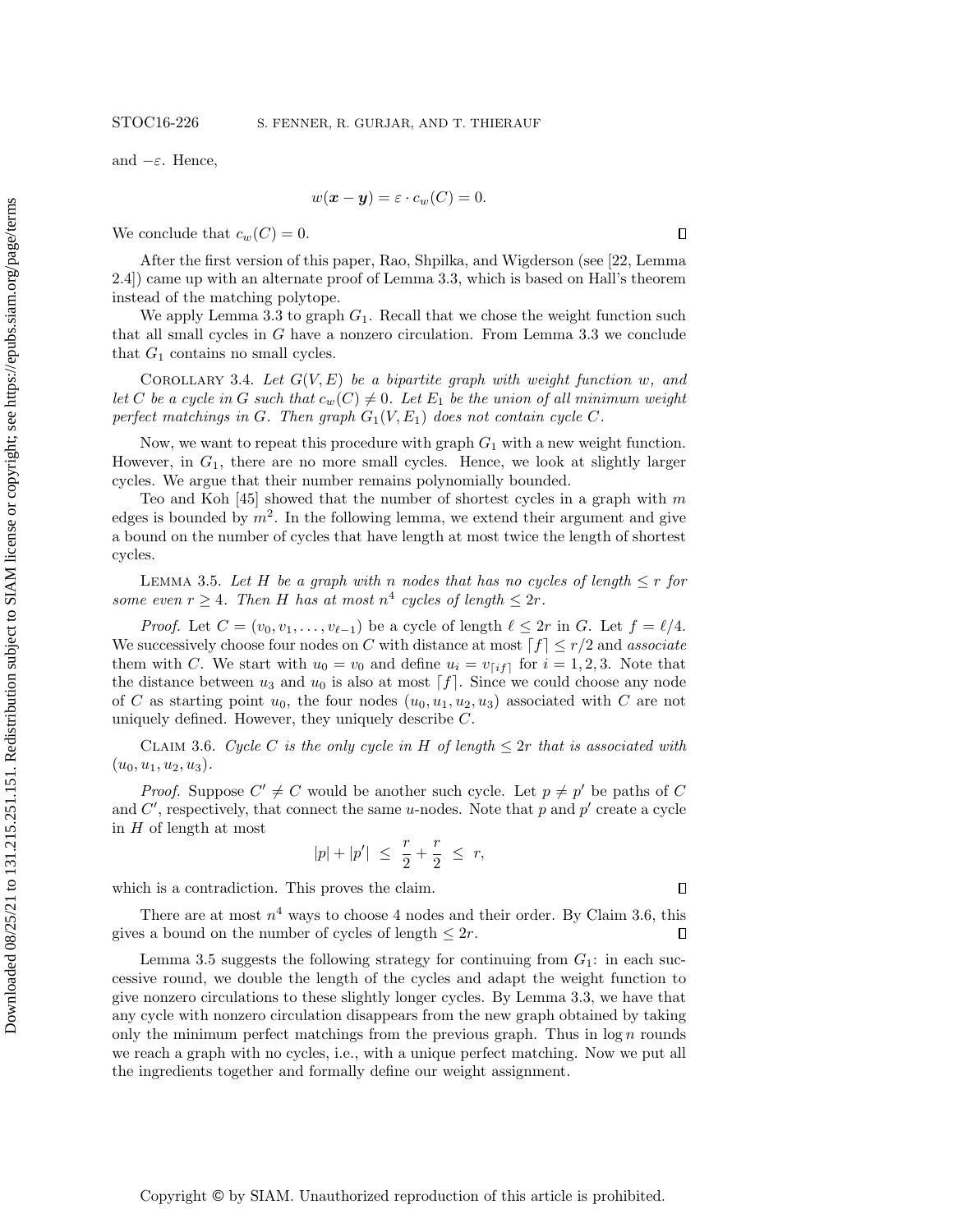<span id="page-9-1"></span>**3.2.** Constructing the weight assignment. Let  $G(V, E) = G_0$  be a bipartite graph with n nodes that has perfect matchings. Define  $k = \lceil \log n \rceil - 1$ , which is the number of rounds we will need. We define subgraphs  $G_i$  and weight assignments  $w_i$ for  $i = 0, 1, 2, \ldots, k - 1$ :

- $w_i$ : A weight function such that all cycles in  $G_i$  of length  $\leq 2^{i+2}$  have nonzero circulations.
- $G_{i+1}$ : The union of minimum weight perfect matchings in  $G_i$  according to weight  $w_i$ . By the definition of  $G_i$ , any two perfect matchings in  $G_i$  have the same weight,

not only according to  $w_i$ , but also to  $w_j$  for all  $j < i$ , for any  $1 \le i \le k$ .

By [Lemma 3.3,](#page-7-1) graph  $G_i$  does not contain any cycles of length  $\leq 2^{i+1}$  for each  $1 \leq i \leq k$ . In particular,  $G_k$  does not have any cycles, since  $2^{k+1} \geq n$ . Therefore,  $G_k$ has a unique perfect matching.

Our final weight function w will be a combination of  $w_0, w_1, \ldots, w_{k-1}$ . We combine them in a way that the weight assignment in a later round does not interfere with the order of perfect matchings given by earlier round weights. Let B be a number greater than the weight of any perfect matching under any of these weight assignments. Then, define

(8) 
$$
w = w_0 B^{k-1} + w_1 B^{k-2} + \dots + w_{k-1} B^0.
$$

In the definition of w, the precedence decreases from  $w_0$  to  $w_{k-1}$ . That is, for any two perfect matchings  $M_1$  and  $M_2$  in  $G_0$ , we have  $w(M_1) < w(M_2)$  if and only if there exists an  $0 \leq i \leq k-1$  such that

<span id="page-9-0"></span>
$$
w_j(M_1) = w_j(M_2)
$$
 for  $j < i$ ,  
\n $w_i(M_1) < w_i(M_2)$ .

As a consequence, the perfect matchings left in  $G_i$  have a strictly smaller weight with respect to w than the ones in  $G_{i-1}$  that did not make it to  $G_i$ .

LEMMA 3.7. For any  $1 \leq i \leq k$ , let  $M_1$  be a perfect matching in  $G_i$  and  $M_2$  be a perfect matching in  $G_{i-1}$  which is not in  $G_i$ . Then  $w(M_1) < w(M_2)$ .

*Proof.* Since  $M_1$  and  $M_2$  are perfect matchings in  $G_{i-1}$ , we have  $w_j(M_1)$  $w_i(M_2)$  for all  $j < i-1$ , as observed above. From the definition of  $G_i$  and [Lemma 3.2,](#page-6-0) it follows that  $w_{i-1}(M_1) < w_{i-1}(M_2)$ . Hence we get that  $w(M_1) < w(M_2)$ .  $\Box$ 

It follows that the unique perfect matching in  $G_k$  has a strictly smaller weight with respect to  $w$  than all other perfect matchings.

COROLLARY 3.8. The weight assignment w defined in  $(8)$  is isolating for  $G_0$ .

It remains to bound the values of the weights assigned. By [Lemma 3.5,](#page-8-1) the number of cycles that we handle in each round does not exceed  $n^4$ . Therefore, each  $w_i$  needs to give nonzero circulations to at most  $n^4$  cycles for  $0 \le i \le k$ . By [Lemma 2.3](#page-5-2) with  $s = n<sup>4</sup>$ , this yields a set of  $O(n<sup>6</sup>)$  weight assignments with weights bounded by  $O(n<sup>6</sup>)$ .

Recall that the number  $B$  used in  $(8)$  is greater than the weight of any perfect matching with respect to any  $w_i$ . Hence, we have  $B = O(n^7)$ . Therefore, the weights in the assignment w in [\(8\)](#page-9-0) are bounded by  $B^k = n^{O(\log n)}$ . That is, the weights have  $O(\log^2 n)$  bits.

For each  $w_i$  we have  $O(n^6)$  possibilities, and we do not know which one will work. Therefore, we try all of them in parallel. In total, we need to try  $O(n^{6k}) = n^{O(\log n)}$ weight assignments.

Clearly, every weight assignment can be constructed in quasi- $NC<sup>1</sup>$  with circuit size  $2^{O(\log^2 n)}$ .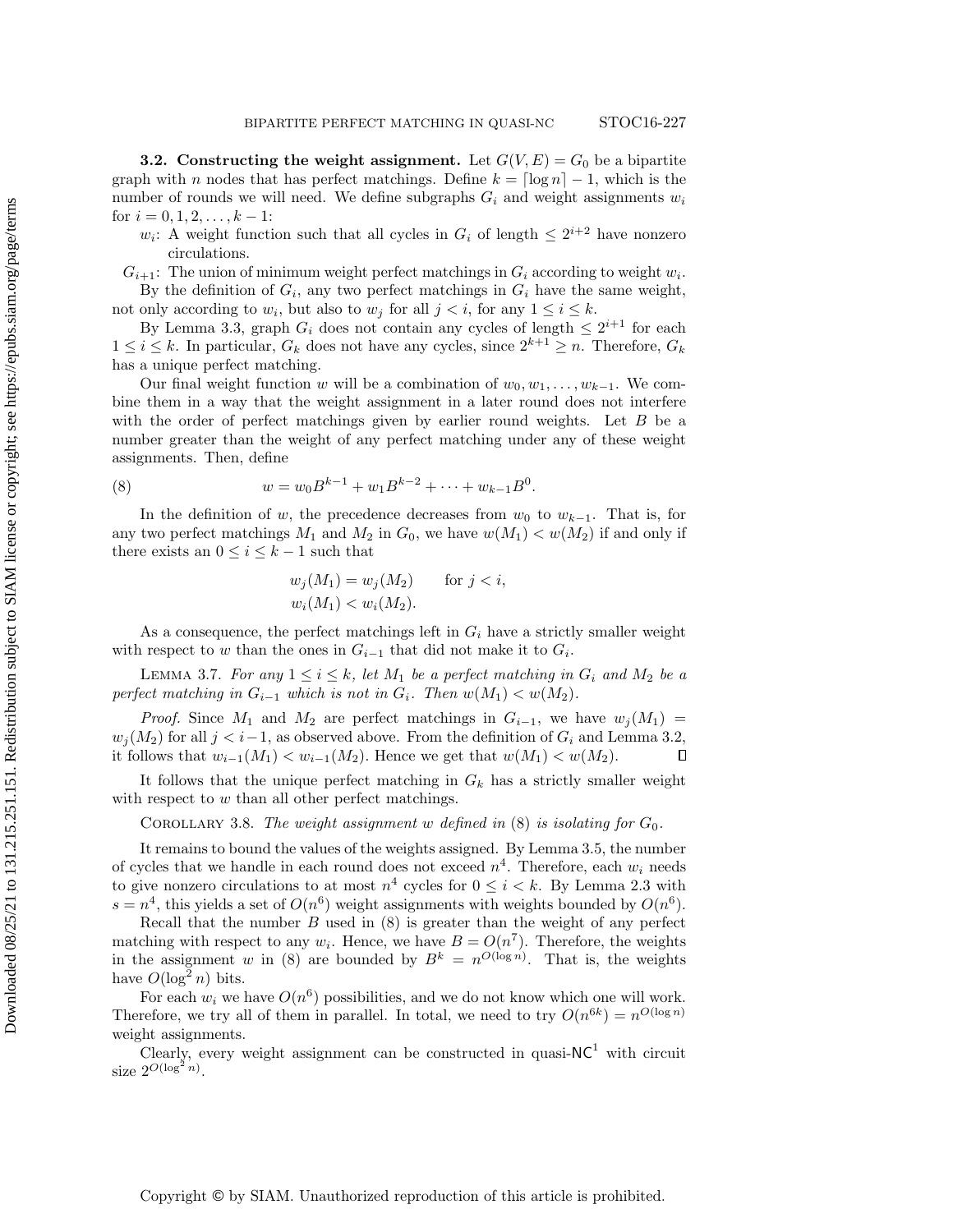LEMMA 3.9. In quasi-NC<sup>1</sup>, one can construct a set of  $n^{O(\log n)}$  integer weight functions on  $[n/2] \times [n/2]$ , where the weights have  $O(\log^2 n)$  bits, such that for any given bipartite graph with n nodes, one of the weight functions is isolating.

With the above weight functions, we can decide the existence of a perfect matching in a bipartite graph in quasi- $NC^2$  as follows: Recall the bi-adjacency matrix A from [subsection 2.2](#page-3-1) which has entry  $2^{w(e)}$  for edge e. We test nonzeroness of  $det(A)$  for each of the constructed weight functions in parallel. If the given graph has a perfect matching, then one of the weight functions isolates a perfect matching. As we discussed in [subsection 2.2,](#page-3-1) for this weight function  $det(A)$  will be nonzero. When there is no perfect matching, then  $\det(A)$  will be zero for any weight function. As our weights have  $O(\log^2 n)$  bits, the determinant entries have quasi-polynomially many bits. The determinant can still be computed in parallel using the Berkowitz algorithm [\[8\]](#page-15-11) with Chinese remaindering, but it requires circuits of quasi-polynomial size  $2^{O(\log^2 n)}$ , as we explain next.

<span id="page-10-1"></span>Beame, Cook, and Hoover  $[7]$  have shown that Chinese remaindering with  $n$ -bit numbers is in  $NC^1$ .

LEMMA 3.10 ([\[7\]](#page-15-13)). Given (i) prime numbers  $p_1, p_2, \ldots, p_n \leq n^2$ , (ii) their product  $p_1p_2\cdots p_n$ , and (iii) for some number  $D \leq p_1p_2\cdots p_n$ , the remainders D mod  $p_i$ , for  $i = 1, 2, \ldots, n$ , then D can be computed in NC<sup>1</sup>.

In our case, the number  $D = \det(A)$  has  $2^{O(\log^2 n)}$  bits. Hence we take the first  $2^{O(\log^2 n)}$  prime numbers. Then their product exceeds D. The primes will not be computed by the circuit, but instead are hardwired into it. Similarly, all values  $2^w \mod p$  for all  $w \leq 2^{O(\log^2 n)}$  and  $p \leq 2^{O(\log^2 n)}$  will be hardwired into the circuit. Now, to compute  $\det(A)$  mod p for some weight function w, we first pick the matrix entries modulo these primes from the hardwired values, and then compute  $\det(A)$  mod p in NC<sup>2</sup> [\[8,](#page-15-11) [9\]](#page-15-14). Finally, we compute  $\det(A)$  by [Lemma 3.10,](#page-10-1) which yields a quasi-NC<sup>2</sup> circuit in our case.

To construct a perfect matching, we follow the algorithm of Mulmuley, Vazirani, and Vazirani [\[38\]](#page-16-2) from [subsection 2.2](#page-3-1) with each of our weight functions. For a weight function  $w$  which is isolating, the algorithm outputs the unique minimum weight perfect matching M. If we have a weight function  $w'$  which is not isolating,  $det(A)$ might still be nonzero with respect to  $w'$ . In this case, the algorithm computes a set of edges  $M'$  that might or might not be a perfect matching. However, it is easy to verify whether  $M'$  is indeed a perfect matching, and in this case, we will output  $M'$ . This finishes the proof of [Theorem 3.1.](#page-5-3)

<span id="page-10-0"></span>4. An RNC algorithm with a few random bits. We can also present our result for bipartite perfect matching in an alternate way. Instead of quasi-NC, we can get an RNC-circuit, but with only poly-logarithmically many, namely  $O(\log^2 n)$ random bits. Note that for a complete derandomization, it would suffice to bring the number of random bits down to  $O(\log n)$ . Then there are only polynomially many random strings which can all be tested in NC. Hence we are only one log-factor away from a complete derandomization.

4.1. Decision version. First, let us look at the decision version.

<span id="page-10-2"></span>THEOREM 4.1. For bipartite graphs, there is an RNC<sup>2</sup> algorithm for PM which uses  $O(\log^2 n)$  random bits and succeeds with a high probability.

To prove [Theorem 4.1,](#page-10-2) consider our algorithm from [section 3.](#page-5-0) There are two reasons that we need quasi-polynomially large circuits: (i) we need to try quasi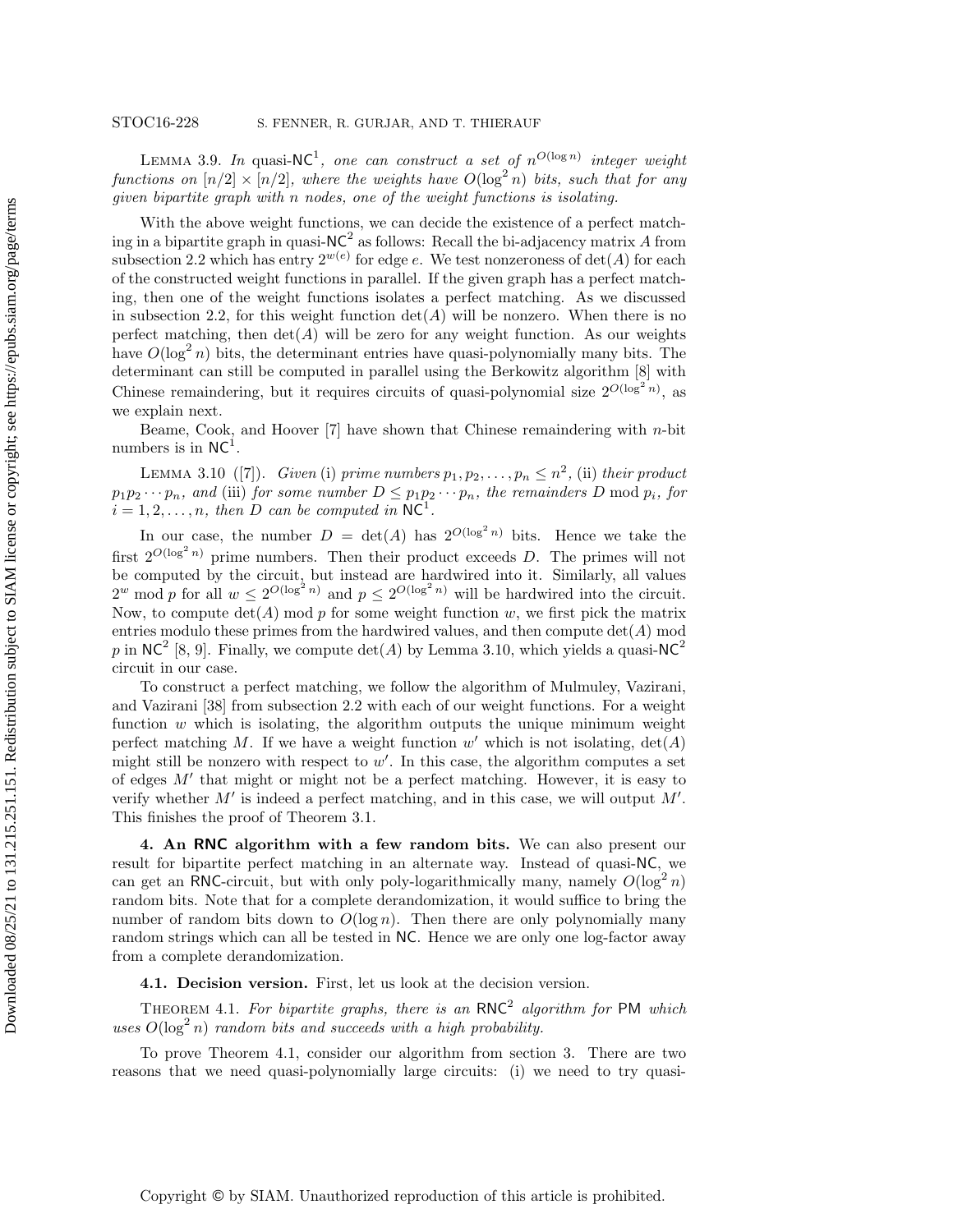polynomially many different weight assignments, and (ii) each weight assignment has quasi-polynomially large weights. We show how to come down to polynomial bounds in both cases by using randomization.

To solve the first problem, we modify [Lemma 2.3](#page-5-2) to get a random weight assignment which works with high probability (see [\[10,](#page-15-7) [32\]](#page-16-16)).

<span id="page-11-0"></span>LEMMA 4.2. Let G be a graph with n nodes and  $s \geq 1$ . There is a random weight assignment w which uses  $O(\log(ns))$  random bits and assigns weights bounded by  $O(n^3s \log ns)$ , i.e., with  $O(\log ns)$  bits, such that for any set of s cycles, w gives nonzero circulation to each of the s cycles with probability at least  $1 - 1/n$ .

Proof. We follow the construction of [Lemma 2.3](#page-5-2) and give exponential weights modulo small numbers. Here, we use only prime numbers as moduli. Let  $w(e_i) = 2^{i-1}$ . Choose a random number  $p$  among the first  $t$  prime numbers. We take our random weight assignment to be  $w \mod p$ .

We want to show that, with high probability, this weight function gives nonzero circulation to every cycle in  $\{C_1, C_2, \ldots, C_s\}$ . In other words,  $\prod_{i=1}^s c_w(C_i) \neq 0$ (mod p). As the product is bounded by  $2^{n^2s}$ , it has at most  $n^2s$  prime factors. Choose  $t = n^3 s$ . Then a random prime works with probability at least  $1 - 1/n$ . As the tth prime number is bounded by  $2t \log t$ , the weights are bounded by  $2t \log t =$  $O(n^3s \log ns)$ . Hence, the weights have  $O(\log ns)$  bits. A random prime with  $O(\log ns)$ bits can be constructed using  $O(\log ns)$  random bits (see [\[32\]](#page-16-16)).  $\Box$ 

Recall from [subsection 3.2](#page-9-1) that for a bipartite graph  $G$  with  $n$  nodes, we had  $k = \lceil \log n \rceil - 1$  rounds and constructed one weight function in each round. We do the same here; however, we use the random scheme from [Lemma 4.2](#page-11-0) to choose each of the weight functions  $w_0, w_1, \ldots, w_{k-1}$  independently. The probability that all of them provide nonzero circulation on their respective set of cycles is at least  $1 - k/n \geq 1 - \log n/n$  using the union bound.

Now, instead of combining them to form a single weight assignment, we use a different variable for each weight assignment. We modify the construction of matrix A from [subsection 2.2.](#page-3-1) Let  $L = \{u_1, u_2, \ldots, u_{n/2}\}\$ and  $R = \{v_1, v_2, \ldots, v_{n/2}\}\$ be the vertex bipartition of G. For variables  $x_0, x_1, \ldots, x_{k-1}$ , define an  $n/2 \times n/2$  matrix A by

$$
A(i,j) = \begin{cases} x_0^{w_0(e)} x_1^{w_1(e)} \cdots x_{k-1}^{w_{k-1}(e)} & \text{if } e = (u_i, v_j) \in E, \\ 0 & \text{otherwise.} \end{cases}
$$

From arguments similar to those in [subsection 2.2,](#page-3-1) one can write

$$
\det(A) = \sum_{M \text{ pm in } G} \text{sgn}(M) x_0^{w_0(M)} x_1^{w_1(M)} \cdots x_{k-1}^{w_{k-1}(M)}.
$$

From the construction of the weight assignments it follows that if the graph has a perfect matching, then the lexicographically minimum term in  $\det(A)$ , with respect to the exponents of variables  $x_0, x_1, \ldots, x_{k-1}$  in this precedence order, comes from a unique perfect matching. Thus, we get the following lemma.

LEMMA 4.3. If the combined weight function  $(w_0, w_1, \ldots, w_{k-1})$  is isolating, then  $\det(A) \neq 0$  if and only if G has a perfect matching.

Recall that each  $w_i$  needs to give nonzero circulations to  $n^4$  cycles. Thus, the weights obtained by the scheme of [Lemma 4.2](#page-11-0) will be bounded by  $O(n^7 \log n)$ . Therefore, the weight of a matching will be bounded by  $O(n^8 \log n)$ . Hence,  $\det(A)$  is a polynomial of individual degree  $O(n^8 \log n)$  with  $\log n$  variables. To test if  $\det(A)$  is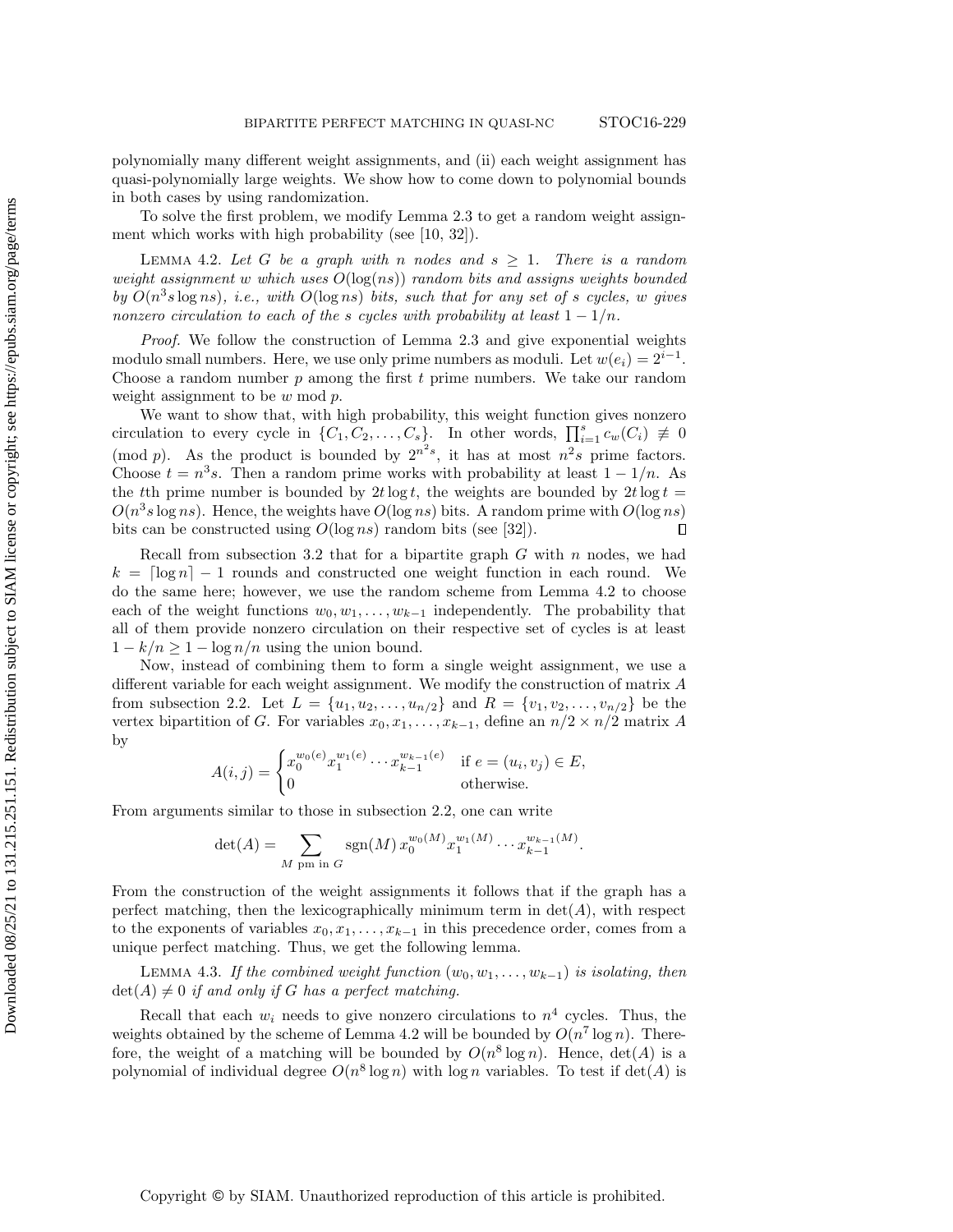nonzero one can apply the standard randomized polynomial identity test [\[42,](#page-16-17) [49,](#page-17-4) [16\]](#page-15-15). That is, plug in random values for variables  $x_i$  independently from  $\{1, 2, \ldots, n^9\}$ . If  $\det(A) \neq 0$ , then the evaluation is nonzero with high probability.

We bound the number of random bits. For each weight assignment  $w_i$ , we need  $O(\log ns)$  random bits from [Lemma 4.2,](#page-11-0) where  $s = n^4$ . Thus, the number of random bits required for all  $w_i$ 's together is  $O(k \log n) = O(\log^2 n)$ . Finally, we need to plug in  $O(\log n)$  random bits for each  $x_i$ . This again requires  $O(\log^2 n)$  random bits.

We bound the circuit size. The weight construction involves taking exponential weights modulo small primes by [Lemma 4.2.](#page-11-0) Primality testing can be done by the brute force algorithm in  $NC^2$ , as the numbers involved have  $O(\log n)$  bits. Thus, the weight assignments can be constructed in  $NC^2$ . Moreover, the determinant with polynomially bounded entries can be computed in  $NC^2$  [\[8\]](#page-15-11).

In summary, we get an RNC<sup>2</sup> algorithm that uses  $O(\log^2 n)$  random bits as claimed in [Theorem 4.1.](#page-10-2)

4.2. Search version. We get a similar algorithm for Search-PM using again only  $O(\log^2 n)$  random bits.

THEOREM 4.4. For bipartite graphs, there is an  $RNC<sup>3</sup>$  algorithm for Search-PM which uses  $O(\log^2 n)$  random bits and has a high success probability.

Let again  $G(V, E)$  be the given bipartite graph with vertex bipartition  $L =$  ${u_1, u_2, \ldots, u_{n/2}}$  and  $R = {v_1, v_2, \ldots, v_{n/2}}$ . We construct the weight assignments  $w_0, w_1, \ldots, w_{k-1}$  as in [Lemma 4.2](#page-11-0) in the randomized decision version. Let  $M^*$  be the unique minimum weight perfect matching in  $G$  with respect to the combined weight function w. Let  $w_r(M^*) = w_r^*$  for  $0 \le r < k$ .

Recall from [subsection 3.2](#page-9-1) the sequence of subgraphs  $G_1, G_2, \ldots, G_k$  of  $G =$  $G_0$ , where  $G_{r+1}$  consists of the minimum perfect matchings of  $G_r$  according to weight  $w_r$ . In order to compute  $M^*$ , we would like to actually construct all the graphs  $G_1, G_2, \ldots, G_k$ . However, it is not clear how to achieve this with  $O(\log^2 n)$ random bits. Instead, we will construct a sequence of graphs  $H_1, H_2, \ldots, H_k$  such that  $H_r$  will be a subgraph of  $G_r$  for each  $1 \leq r \leq k$ .

The reason that we get subgraphs  $H_r$  instead of all of  $G_r$  will become clear below. Very roughly, it is because here we work with the final weight function w already in the rth round instead of just  $w_r$ . Therefore, only the edges in  $M^*$  are guaranteed to survive in  $H_r$ . But this suffices for our purpose: Recall that  $G_k$  consists of the unique perfect matching  $M^*$ . Hence, once we have  $H_k = G_k$ , we are done.

Let  $H_0 = G$  and  $0 \leq r < k$ . We describe the rth round. Suppose we have constructed the graph  $H_r(V, E_r)$  and want to compute  $H_{r+1}$ . An edge will appear in  $H_{r+1}$  only if it participates in a matching M with  $w_r(M) = w_r^*$ . Thus, we will have that  $H_{r+1}$  is a subgraph of  $G_{r+1}$ . For an edge e and a perfect matching M, we define the products

$$
\mathbf{X}_{r}^{\mathbf{w}(e)} = x_{r}^{w_{r}(e)} x_{r+1}^{w_{r+1}(e)} \cdots x_{k-1}^{w_{k-1}(e)},
$$
  

$$
\mathbf{X}_{r}^{\mathbf{w}(M)} = x_{r}^{w_{r}(M)} x_{r+1}^{w_{r+1}(M)} \cdots x_{k-1}^{w_{k-1}(M)}.
$$

Let  $N(e)$  denote the set of edges which are neighbors of an edge e in  $G_r$ , i.e., all edges  $e' \neq e$  that share an endpoint with e. For an edge  $e \in E_r$ , define the  $n/2 \times n/2$ matrix  $A_e$  as

$$
A_e(i,j) = \begin{cases} \mathbf{X}_r^{\mathbf{w}(e')} & \text{if } e' = (u_i, v_j) \in E_r - N(e), \\ 0 & \text{otherwise.} \end{cases}
$$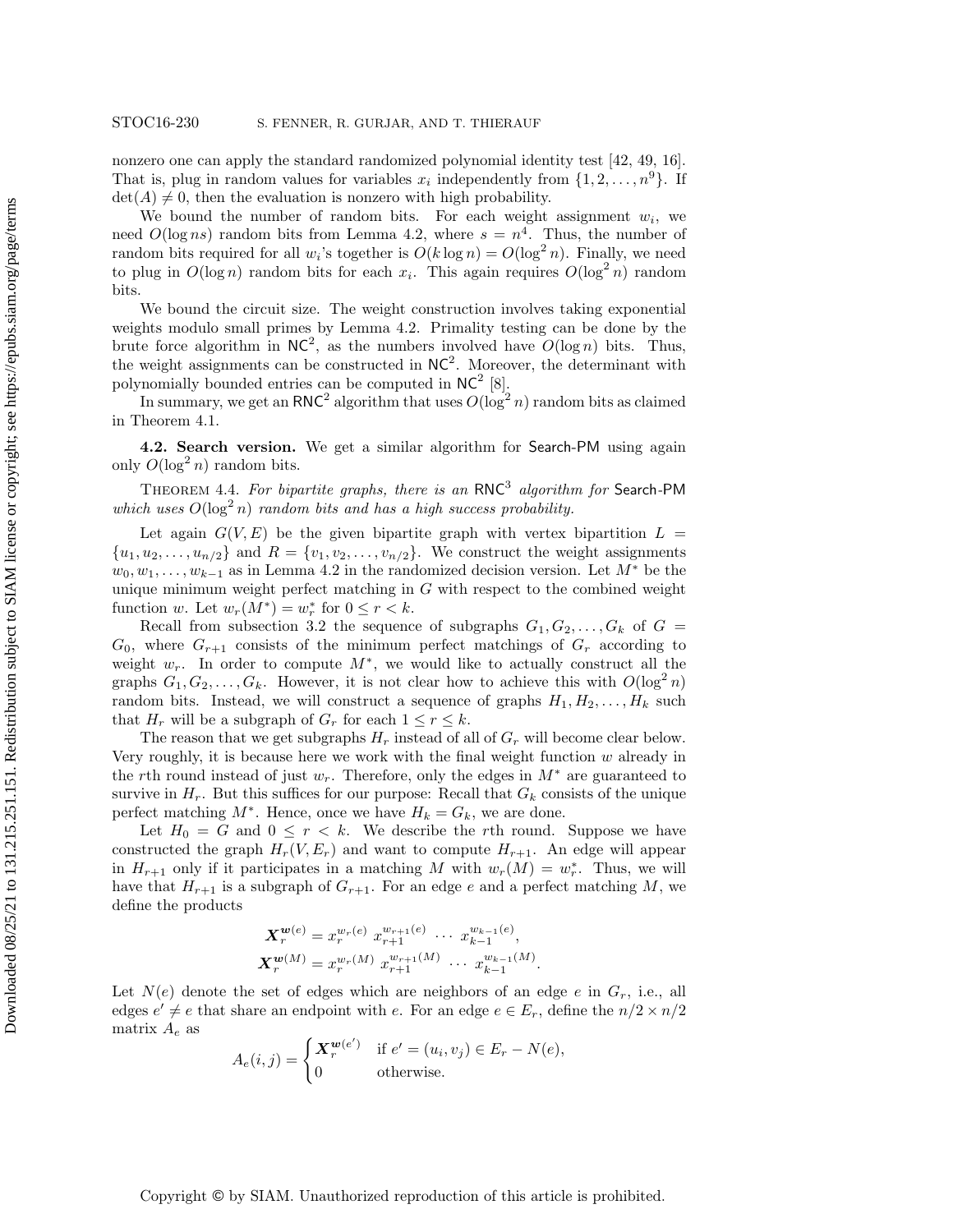Note that the matrix  $A_e$  has a zero entry for each neighboring edge of  $e$ . Thus, its determinant is a sum over all perfect matchings which contain e. That is,

$$
\det(A_e) = \sum_{\substack{M \text{ pm in } H_r \\ e \in M}} \text{sgn}(M) \, \mathbf{X}_r^{\mathbf{w}(M)}.
$$

Consider the coefficient  $c_e$  of  $x_r^{w_r^*}$  in  $\det(A_e)$ ,

$$
c_e = \sum_{\substack{M \text{ pm in } H_r \\ e \in M \\ w_r(M) = w_r^*}} \text{sgn}(M) \, \mathbf{X}_{r+1}^{\mathbf{w}(M)}.
$$

Define the graph  $H_{r+1}$  to be the union of all the edges e for which the polynomial  $c_e$ is nonzero. We claim that  $c_e$  is nonzero for each  $e \in M^*$ , and thus these edges appear in  $H_{r+1}$ : For any edge  $e \in M^*$ , the polynomial  $c_e$  will contain the term  $\mathbf{X}_{r+1}^{\mathbf{w}(M^*)}$ . As the matching  $M^*$  is isolated in  $H_r$  with respect to the weight vector  $(w_{r+1}, \ldots, w_{k-1}),$ the polynomial  $c_e$  is nonzero. Note that the polynomial  $c_e$  can be zero for an edge  $e$ which participates in a matching M with  $w_r(M) = w_r^*$ . Therefore,  $H_{r+1}$  is a subgraph of  $G_{r+1}$ .

For the construction of  $H_{r+1}$ , we need to test whether  $c_e$  is nonzero for each edge e in  $H_r$ . As argued above in the decision part, the degree of  $c_e$  is  $O(n^8 \log^2 n)$ . We apply the standard zero-test; i.e., we plug in random values for the variables  $x_{r+1}, \ldots, x_{k-1}$  independently from  $\{1, 2, \ldots, n^{\tilde{1}1}\}\$ . The probability that the evaluation will be nonzero is at least  $1 - O(\log^2 n/n^3)$ . To compute this evaluation, we plug in values of  $x_{r+1}, \ldots, x_{k-1}$  in  $\det(A_e)$  and find the coefficient of  $x_r^{w_r^*}$ . This can be done in  $NC^2$  [\[9,](#page-15-14) Corollary 4.4]. For all the edges, we use the same random values for variables  $x_{r+1}, \ldots, x_{k-1}$  in each identity test. The probability that the test works successfully for each edge is at least  $1-O(\log^2 n/n)$  by the union bound. We continue this for k rounds to find  $H_k$ , which is a perfect matching.

We need again  $O(\log^2 n)$  random bits for the weight assignments  $w_0, w_1, \ldots, w_{k-1}$ and the values for the  $x_i$ 's. Note that we use the same random bits for  $x_i$  in all k rounds. This decreases the success probability, which is now at least  $1 - O(\log^3 n)/n$ by the union bound.

In  $NC<sup>2</sup>$ , we can construct the weight assignments and compute the determinants in each round. As we have  $k = O(\log n)$  rounds, the overall complexity becomes NC<sup>3</sup>.

<span id="page-13-0"></span>5. Extensions and related problems. There are many problems related to perfect matching (see, for example, [\[30,](#page-16-18) Chapter 14 and 15]). The problems that have an NC-reduction to bipartite perfect matching include subtree isomorphism [\[33\]](#page-16-19), maximum flow with polynomially bounded capacities [\[29\]](#page-16-1), minimum cut and minimum s-t-cut for directed/undirected graphs (reduces to maximum flow  $[40]$ ), and constructing a depth-first search tree in a graph [\[2,](#page-15-16) [1\]](#page-15-17). As a corollary to our result, we get them all in quasi-NC. Note that the minimum cut problem is easier for undirected graphs, and it already has an NC algorithm in that case [\[28\]](#page-16-21).

A generalization of perfect matchings are b-factors in a graph. The bipartite bfactor problem also falls in quasi-NC via a reduction to perfect matching (see, for example, [\[35,](#page-16-13) section 10.1]). We can also find an isolating weight assignment for bipartite b-factors directly, using the same construction from [subsection 3.2.](#page-9-1) There are other versions of the matching problem where our techniques apply. We elaborate on some of them below.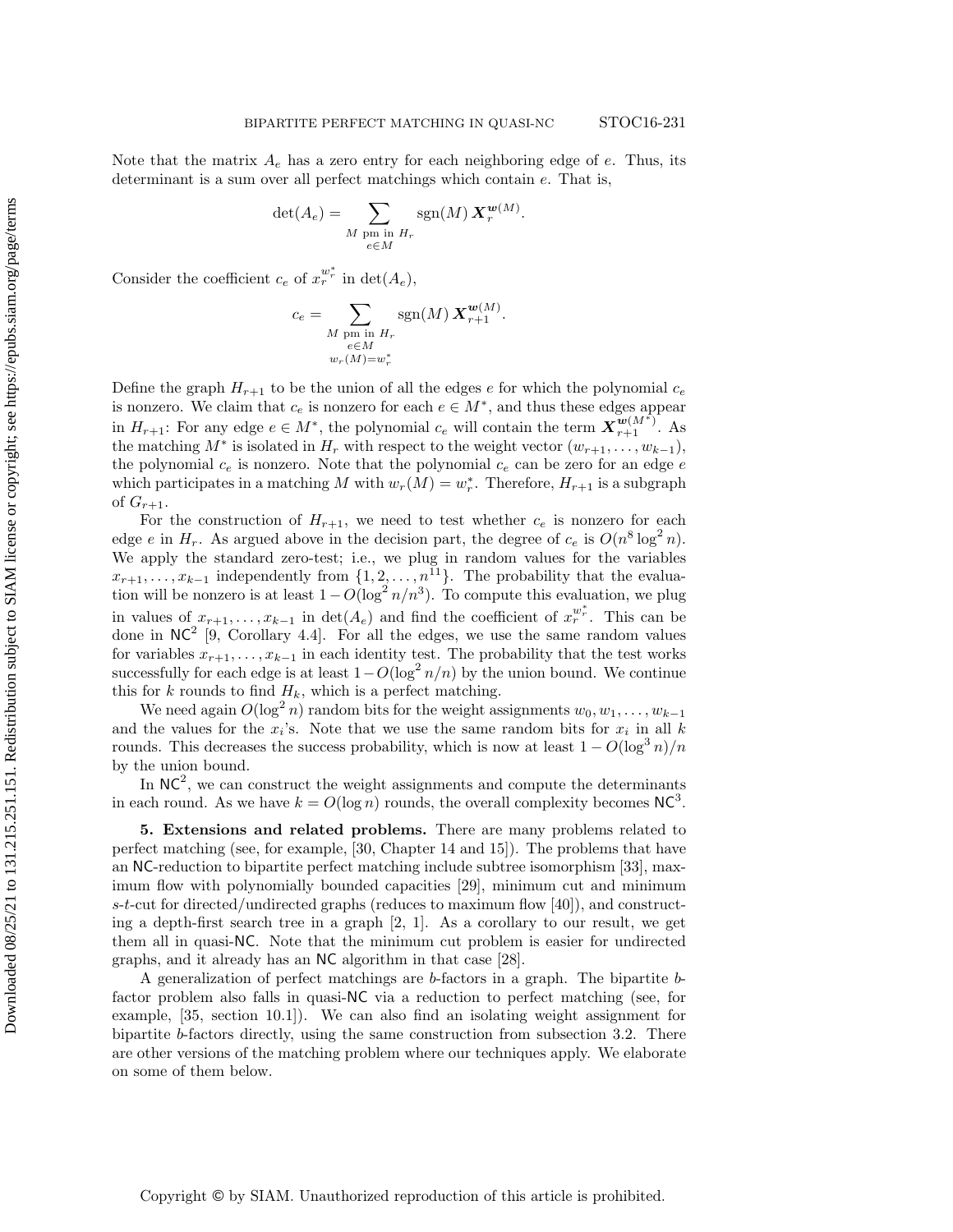5.1. Bipartite planar graphs. The Search-PM problem already has some known NC algorithms in the case of bipartite planar graphs [\[37,](#page-16-6) [36,](#page-16-7) [14\]](#page-15-4). The one by Mahajan and Varadarajan [\[36\]](#page-16-7) is in  $NC^3$ , while the other two are in  $NC^2$ . Our approach from the previous section can be modified to give an alternate  $NC<sup>3</sup>$  algorithm for this case.

The weights in our scheme in [subsection 3.2](#page-9-1) become quasi-polynomial because we need to combine the different weight functions from  $\log n$  rounds using a different scale. To solve this problem, we use the fact that in planar graphs, one can count the number of perfect matchings of a given weight in  $NC<sup>2</sup>$  by the Pfaffian orientation technique [\[31,](#page-16-22) [47\]](#page-17-5). As a consequence, we can actually construct the graphs  $G_i$  in each round in  $NC^2$ . Thereby we avoid having to combine the weight functions from different rounds.

In more detail, in the ith round, we need to compute the union of minimum weight perfect matchings in  $G_{i-1}$  according to  $w_{i-1}$ . For each edge e, we decide in parallel if deleting  $e$  reduces the count of minimum weight perfect matchings. If yes, then edge  $e$ should be present in  $G_i$ . We have to do this for each of the  $O(n^6)$  possibilities of  $w_{i-1}$ . We know there is at least one choice of  $w_{i-1}$  which ensures  $G_i$  does not contain any cycles of length  $\leq 2^{i+1}$ . We can test this in NC<sup>2</sup> for each  $G_i$  via the shortest path algorithm (see, for example, [\[15\]](#page-15-18)). In the  $(i+1)$ th round, we work with that  $G_i$  which has this property.

As it takes  $\log n$  rounds to reach a single perfect matching, the overall algorithm is in  $NC^3$ .

5.2. Weighted perfect matchings and maximum matchings. A generalization of the perfect matching problem is the weighted perfect matching problem (weight-PM), where we are given a weighted graph, and we want to compute a perfect matching of minimum weight. There is no NC-reduction known from weight-PM to the perfect matching problem. However, the isolation technique works for this problem as well when the weights are small integers. We put the given weights on a higher scale and put the weights constructed by our scheme in [section 3](#page-5-0) on a lower scale. This ensures that a minimum weight perfect matching according to the combined weight function also has minimum weight according to the given weight assignment. Our scheme ensures that there is a unique minimum weight perfect matching. One can construct this perfect matching following the algorithm of Mulmuley, Vazirani, and Vazirani [\[38\]](#page-16-2) [\(subsection 2.2\)](#page-3-1).

COROLLARY 5.1. For bipartite graphs, weight-PM is in quasi-NC<sup>2</sup> when the given weights are quasi-polynomially bounded integers.

The maximum matching problem asks to find a maximum size matching in a given graph. It is well known that the maximum matching problem (MM) is NC-equivalent to the perfect matching problem (see, for example, [\[24\]](#page-16-23)). The equivalence holds for both decision versions and the construction versions. The reductions also preserve bipartiteness of the graph. Thus, we get the following corollary.

COROLLARY 5.2. For bipartite graphs, MM is in quasi-NC<sup>2</sup>.

Discussion. The major open question remains whether one can do isolation with polynomially bounded weights. Then we would have bipartite perfect matching in NC. Our construction requires quasi-polynomial weights because it takes  $\log n$  rounds to reach a unique perfect matching, and the graphs obtained in the successive rounds cannot be constructed. To get polynomially bounded weights one needs to circumvent this.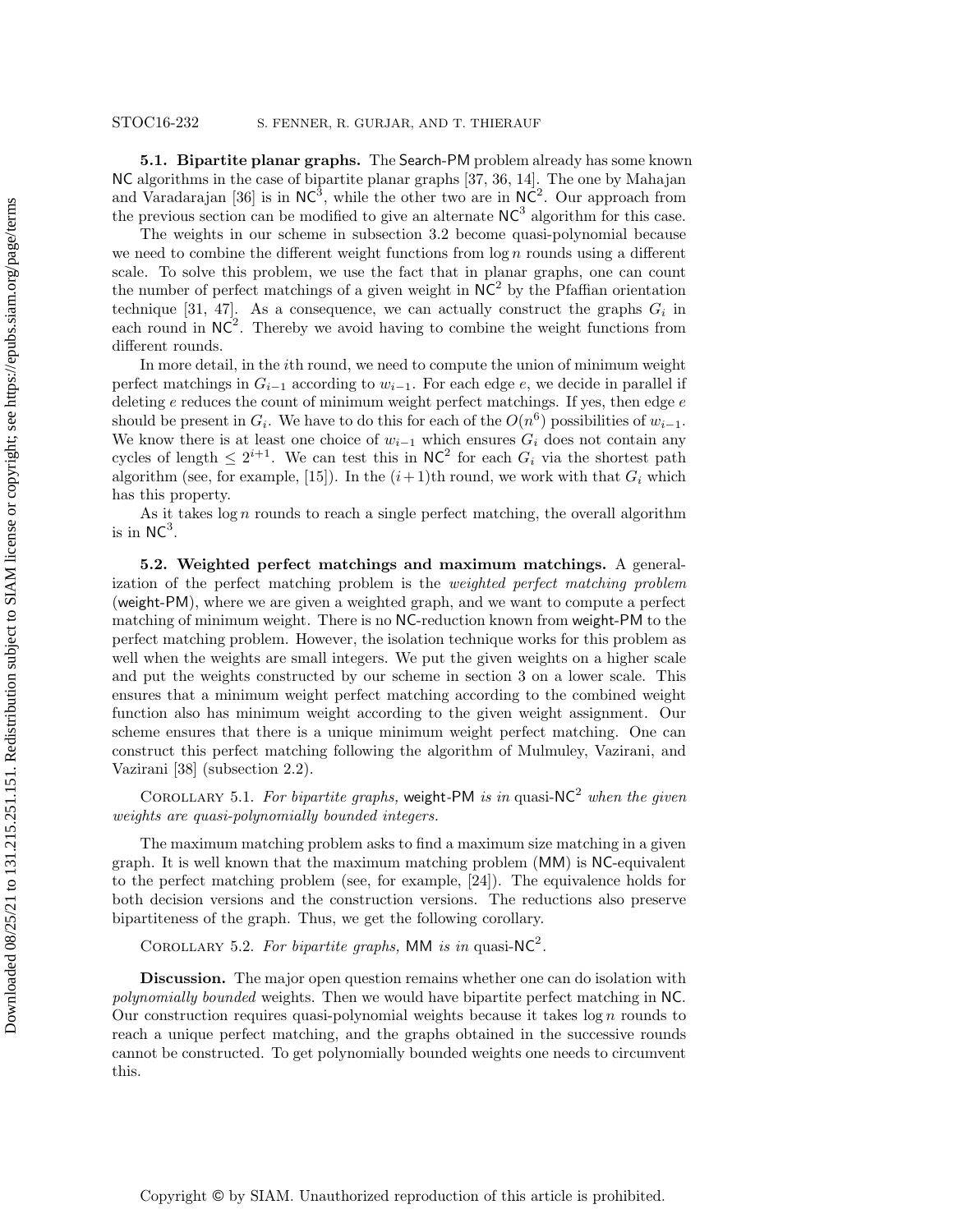Acknowledgments. We would like to thank Manindra Agrawal and Nitin Saxena for their constant encouragement and very helpful discussions. We thank Arpita Korwar for discussions on some techniques used in [section 4,](#page-10-0) and Jacobo Torán for discussions on the number of shortest cycles. We thank the anonymous reviewers for helpful suggestions.

## REFERENCES

- <span id="page-15-17"></span>[1] A. AGGARWAL AND R. J. ANDERSON, A random NC algorithm for depth first search, in Proceedings of the 19th Annual ACM Symposium on Theory of Computing (STOC), ACM, New York, 1987, pp. 325–334, [https://doi.org/10.1145/28395.28430.](https://doi.org/10.1145/28395.28430)
- <span id="page-15-16"></span>[2] A. Aggarwal, R. J. Anderson, and M.-Y. Kao, Parallel depth-first search in general directed graphs, SIAM J. Comput., 19 (1990), pp. 397–409, [https://doi.org/10.1137/0219025.](https://doi.org/10.1137/0219025)
- <span id="page-15-6"></span>[3] M. AGRAWAL, T. M. HOANG, AND T. THIERAUF, The polynomially bounded perfect matching problem is in  $NC^2$ , in Proceedings of the 24th International Symposium on Theoretical Aspects of Computer Science (STACS), Lecture Notes in Comput. Sci. 4393, Springer, Berlin, Heidelberg, 2007, pp. 489–499, [https://doi.org/10.1007/978-3-540-70918-3](https://doi.org/10.1007/978-3-540-70918-3_42) 42.
- <span id="page-15-9"></span>[4] N. Anari and V. V. Vazirani, Planar Graph Perfect Matching Is in NC, preprint, [https:](https://arxiv.org/abs/1709.07822) [//arxiv.org/abs/1709.07822,](https://arxiv.org/abs/1709.07822) 2017.
- <span id="page-15-3"></span>[5] V. ARVIND AND P. MUKHOPADHYAY, Derandomizing the isolation lemma and lower bounds for circuit size, in Approximation, Randomization and Combinatorial Optimization. Algorithms and Techniques, Springer, Berlin, 2008, pp. 276–289, [https://doi.org/10.1007/](https://doi.org/10.1007/978-3-540-85363-3_23) [978-3-540-85363-3](https://doi.org/10.1007/978-3-540-85363-3_23) 23.
- <span id="page-15-10"></span>[6] D. A. M. BARRINGTON, *Quasipolynomial size circuit classes*, in Proceedings of the 7th Annual Structure in Complexity Theory Conference, IEEE, Washington, DC, 1992, pp. 86–93, [https://doi.org/10.1109/SCT.1992.215383.](https://doi.org/10.1109/SCT.1992.215383)
- <span id="page-15-13"></span>[7] P. W. Beame, S. A. Cook, and H. J. Hoover, Log depth circuits for division and related problems, SIAM J. Comput., 15 (1986), pp. 994–1003, [https://doi.org/10.1137/0215070.](https://doi.org/10.1137/0215070)
- <span id="page-15-11"></span>[8] S. J. Berkowitz, On computing the determinant in small parallel time using a small number of processors, Inform. Process. Lett., 18 (1984), pp. 147–150, [https://doi.org/10.1016/](https://doi.org/10.1016/0020-0190(84)90018-8) [0020-0190\(84\)90018-8.](https://doi.org/10.1016/0020-0190(84)90018-8)
- <span id="page-15-14"></span>[9] A. BORODIN, S. COOK, AND N. PIPPENGER, Parallel computation for well-endowed rings and space-bounded probabilistic machines, Inform. and Control, 58 (1983), pp. 113–136, [https:](https://doi.org/10.1016/S0019-9958(83)80060-6) [//doi.org/10.1016/S0019-9958\(83\)80060-6.](https://doi.org/10.1016/S0019-9958(83)80060-6)
- <span id="page-15-7"></span>[10] S. Chari, P. Rohatgi, and A. Srinivasan, Randomness-optimal unique element isolation with applications to perfect matching and related problems, SIAM J. Comput., 24 (1995), pp. 1036–1050, [https://doi.org/10.1137/S0097539793250330.](https://doi.org/10.1137/S0097539793250330)
- <span id="page-15-8"></span>[11] Z.-Z. CHEN AND M.-Y. KAO, Reducing randomness via irrational numbers, in Proceedings of the 29th Annual ACM Symposium on Theory of Computing (STOC), ACM, New York, 1997, pp. 200–209, [https://doi.org/10.1145/258533.258583.](https://doi.org/10.1145/258533.258583)
- <span id="page-15-12"></span>[12] L. Csanky, Fast parallel matrix inversion algorithms, SIAM J. Comput., 5 (1976), pp. 618–623, [https://doi.org/10.1137/0205040.](https://doi.org/10.1137/0205040)
- <span id="page-15-5"></span>[13] E. DAHLHAUS AND M. KARPINSKI, Matching and multidimensional matching in chordal and strongly chordal graphs, Discrete Appl. Math., 84 (1998), pp. 79–91, [https://doi.org/10.](https://doi.org/10.1016/S0166-218X(98)00006-7) [1016/S0166-218X\(98\)00006-7.](https://doi.org/10.1016/S0166-218X(98)00006-7)
- <span id="page-15-4"></span>[14] S. DATTA, R. KULKARNI, AND S. ROY, Deterministically isolating a perfect matching in bipartite planar graphs, Theory Comput. Syst., 47 (2010), pp. 737–757, [https://doi.org/10.1007/](https://doi.org/10.1007/s00224-009-9204-8) [s00224-009-9204-8.](https://doi.org/10.1007/s00224-009-9204-8)
- <span id="page-15-18"></span>[15] E. Dekel, D. Nassimi, and S. Sahni, Parallel matrix and graph algorithms, SIAM J. Comput., 10 (1981), pp. 657–675, [https://doi.org/10.1137/0210049.](https://doi.org/10.1137/0210049)
- <span id="page-15-15"></span>[16] R. A. DEMILLO AND R. J. LIPTON, A probabilistic remark on algebraic program testing, Inform. Process. Lett., 7 (1978), pp. 193–195, [https://doi.org/10.1016/0020-0190\(78\)90067-4.](https://doi.org/10.1016/0020-0190(78)90067-4)
- <span id="page-15-0"></span>[17] J. Edmonds, Paths, trees, and flowers, Canad. J. Math., 17 (1965), p. 449–467, [https://doi.](https://doi.org/10.4153/CJM-1965-045-4) [org/10.4153/CJM-1965-045-4.](https://doi.org/10.4153/CJM-1965-045-4)
- <span id="page-15-2"></span>[18] V. FABER AND D. G. HARRIS, Tight Bounds and Conjectures for the Isolation Lemma, preprint, [https://arxiv.org/abs/1604.07035,](https://arxiv.org/abs/1604.07035) 2016.
- <span id="page-15-1"></span>[19] S. FENNER, R. GURJAR, AND T. THIERAUF, Bipartite perfect matching is in quasi-NC, in Proceedings of the 48th Annual ACM SIGACT Symposium on Theory of Computing (STOC 2016) (Cambridge, MA), ACM, New York, 2016, pp. 754–763, [https://doi.org/10.1145/](https://doi.org/10.1145/2897518.2897564) [2897518.2897564.](https://doi.org/10.1145/2897518.2897564)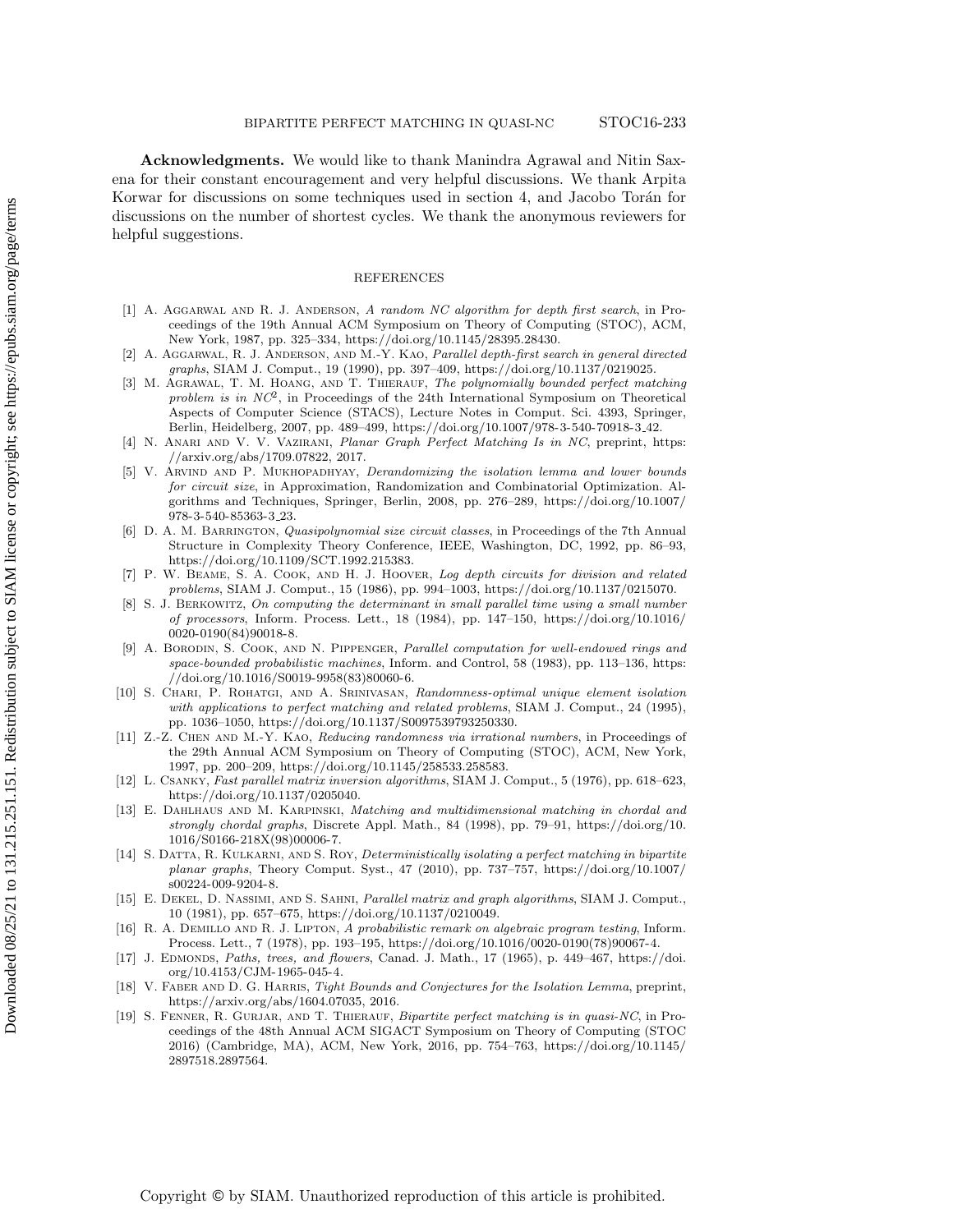- <span id="page-16-14"></span>[20] M. L. FREDMAN, J. KOMLÓS, AND E. SZEMERÉDI, Storing a sparse table with  $O(1)$  worst case access time, J. ACM, 31 (1984), pp. 538–544, [https://doi.org/10.1145/828.1884.](https://doi.org/10.1145/828.1884)
- <span id="page-16-4"></span>[21] S. GOLDWASSER AND O. GROSSMAN, Perfect Bipartite Matching in Pseudo-Deterministic RNC, in Electronic Colloquium on Computational Complexity, 2015, TR15-208, [https://eccc.](https://eccc.weizmann.ac.il/report/2015/208) [weizmann.ac.il/report/2015/208.](https://eccc.weizmann.ac.il/report/2015/208)
- <span id="page-16-5"></span>[22] S. GOLDWASSER AND O. GROSSMAN, Bipartite perfect matching in pseudo-deterministic NC, in Proceedings of the 44th International Colloquium on Automata, Languages, and Programming, ICALP 2017, Warsaw, Poland, 2017, 87, [https://doi.org/10.4230/LIPIcs.ICALP.](https://doi.org/10.4230/LIPIcs.ICALP.2017.87) [2017.87.](https://doi.org/10.4230/LIPIcs.ICALP.2017.87)
- <span id="page-16-3"></span>[23] D. GRIGORIEV AND M. KARPINSKI, The matching problem for bipartite graphs with polynomially bounded permanents is in NC (extended abstract), in Proceedings of the 28th Annual IEEE Symposium on Foundations of Computer Science (FOCS), IEEE, Washington, DC, 1987, pp. 166–172, [https://doi.org/10.1109/SFCS.1987.56.](https://doi.org/10.1109/SFCS.1987.56)
- <span id="page-16-23"></span>[24] R. Gurjar, A. Korwar, J. Messner, and T. Thierauf, Exact perfect matching in complete graphs, ACM Trans. Comput. Theory, 9 (2017), 8, [https://doi.org/10.1145/3041402.](https://doi.org/10.1145/3041402)
- <span id="page-16-8"></span>[25] R. GURJAR AND T. THIERAUF, Linear matroid intersection is in quasi-NC, in Proceedings of the 49th Annual ACM SIGACT Symposium on Theory of Computing (STOC 2017) (Montreal, Canada), ACM, New York, 2017, pp. 821–830, [https://doi.org/10.1145/3055399.3055440.](https://doi.org/10.1145/3055399.3055440)
- <span id="page-16-9"></span>[26] R. GURJAR, T. THIERAUF, AND N. K. VISHNOI, Isolating a Vertex via Lattices: Polytopes with Totally Unimodular Faces, preprint, [https://arxiv.org/abs/1708.02222,](https://arxiv.org/abs/1708.02222) 2017.
- <span id="page-16-12"></span>[27] V. A. T. Kallampally and R. Tewari, Trading determinism for time in space bounded computations, in 41st International Symposium on Mathematical Foundations of Computer Science, MFCS 2016, Kraków, Poland, 2016, 10, [https://doi.org/10.4230/LIPIcs.MFCS.](https://doi.org/10.4230/LIPIcs.MFCS.2016.10) [2016.10.](https://doi.org/10.4230/LIPIcs.MFCS.2016.10)
- <span id="page-16-21"></span>[28] D. R. Karger and R. Motwani, An NC algorithm for minimum cuts, SIAM J. Comput., 26 (1997), pp. 255–272, [https://doi.org/10.1137/S0097539794273083.](https://doi.org/10.1137/S0097539794273083)
- <span id="page-16-1"></span>[29] R. M. Karp, E. Upfal, and A. Wigderson, Constructing a perfect matching is in random NC, Combinatorica, 6 (1986), pp. 35–48, [https://doi.org/10.1007/BF02579407.](https://doi.org/10.1007/BF02579407)
- <span id="page-16-18"></span>[30] M. Karpinski and W. Rytter, Fast Parallel Algorithms for Graph Matching Problems, Oxford University Press, Oxford, UK, 1998.
- <span id="page-16-22"></span>[31] P. W. KASTELEYN, Graph theory and crystal physics, in Graph Theory and Theoretical Physics, Academic Press, London, 1967, pp. 43–110.
- <span id="page-16-16"></span>[32] A. KLIVANS AND D. A. SPIELMAN, Randomness efficient identity testing of multivariate polynomials, in Proceedings of the 33rd Annual ACM Symposium on Theory of Computing (STOC), ACM, New York, 2001, pp. 216–223, [https://doi.org/10.1145/380752.380801.](https://doi.org/10.1145/380752.380801)
- <span id="page-16-19"></span>[33] A. LINGAS AND M. KARPINSKI, Subtree isomorphism is NC reducible to bipartite perfect matching, Inform. Process. Lett., 30 (1989), pp. 27–32, [https://doi.org/10.1016/0020-0190\(89\)](https://doi.org/10.1016/0020-0190(89)90170-1) [90170-1.](https://doi.org/10.1016/0020-0190(89)90170-1)
- <span id="page-16-0"></span>[34] L. Lovász, On determinants, matchings, and random algorithms, in Fundamentals of Computation Theory, Akademie-Verlag, Berlin, 1979, pp. 565–574.
- <span id="page-16-13"></span>[35] L. Lovász AND M. D. PLUMMER, Matching Theory, North-Holland Math. Stud. 121, North-Holland, Amsterdam, 1986.
- <span id="page-16-7"></span>[36] M. MAHAJAN AND K. R. VARADARAJAN, A new NC-algorithm for finding a perfect matching in bipartite planar and small genus graphs, in Proceedings of the 32nd Annual ACM Symposium on Theory of Computing (STOC), ACM, New York, 2000, pp. 351–357, [https:](https://doi.org/10.1145/335305.335346) [//doi.org/10.1145/335305.335346.](https://doi.org/10.1145/335305.335346)
- <span id="page-16-6"></span>[37] G. L. MILLER AND J. (S.) NAOR, Flow in planar graphs with multiple sources and sinks, SIAM J. Comput., 24 (1995), pp. 1002–1017, [https://doi.org/10.1137/S0097539789162997.](https://doi.org/10.1137/S0097539789162997)
- <span id="page-16-2"></span>[38] K. Mulmuley, U. V. Vazirani, and V. V. Vazirani, Matching is as easy as matrix inversion, Combinatorica, 7 (1987), pp. 105–113, [https://doi.org/10.1007/BF02579206.](https://doi.org/10.1007/BF02579206)
- <span id="page-16-15"></span>[39] M. Nair, On Chebyshev-type inequalities for primes, Amer. Math. Monthly, 89 (1982), pp. 126– 129.
- <span id="page-16-20"></span>[40] C. H. Papadimitriou and K. Steiglitz, Combinatorial Optimization: Algorithms and Complexity, Prentice-Hall, Upper Saddle River, NJ, 1982.
- <span id="page-16-11"></span>[41] P. Sankowski, NC Algorithms for Weighted Planar Perfect Matching and Related Problems, preprint, [https://arxiv.org/abs/1709.07869,](https://arxiv.org/abs/1709.07869) 2017.
- <span id="page-16-17"></span>[42] J. T. Schwartz, Fast probabilistic algorithms for verification of polynomial identities, J. ACM, 27 (1980), pp. 701–717, [https://doi.org/10.1145/322217.322225.](https://doi.org/10.1145/322217.322225)
- <span id="page-16-10"></span>[43] O. SVENSSON AND J. TARNAWSKI, The matching problem in general graphs is in quasi-NC, in Proceedings of the 58th IEEE Annual Symposium on Foundations of Computer Science (FOCS 2017) (Berkeley, CA), IEEE, Washington, DC, 2017, pp. 696–707, [https://doi.org/](https://doi.org/10.1109/FOCS.2017.70) [10.1109/FOCS.2017.70.](https://doi.org/10.1109/FOCS.2017.70)